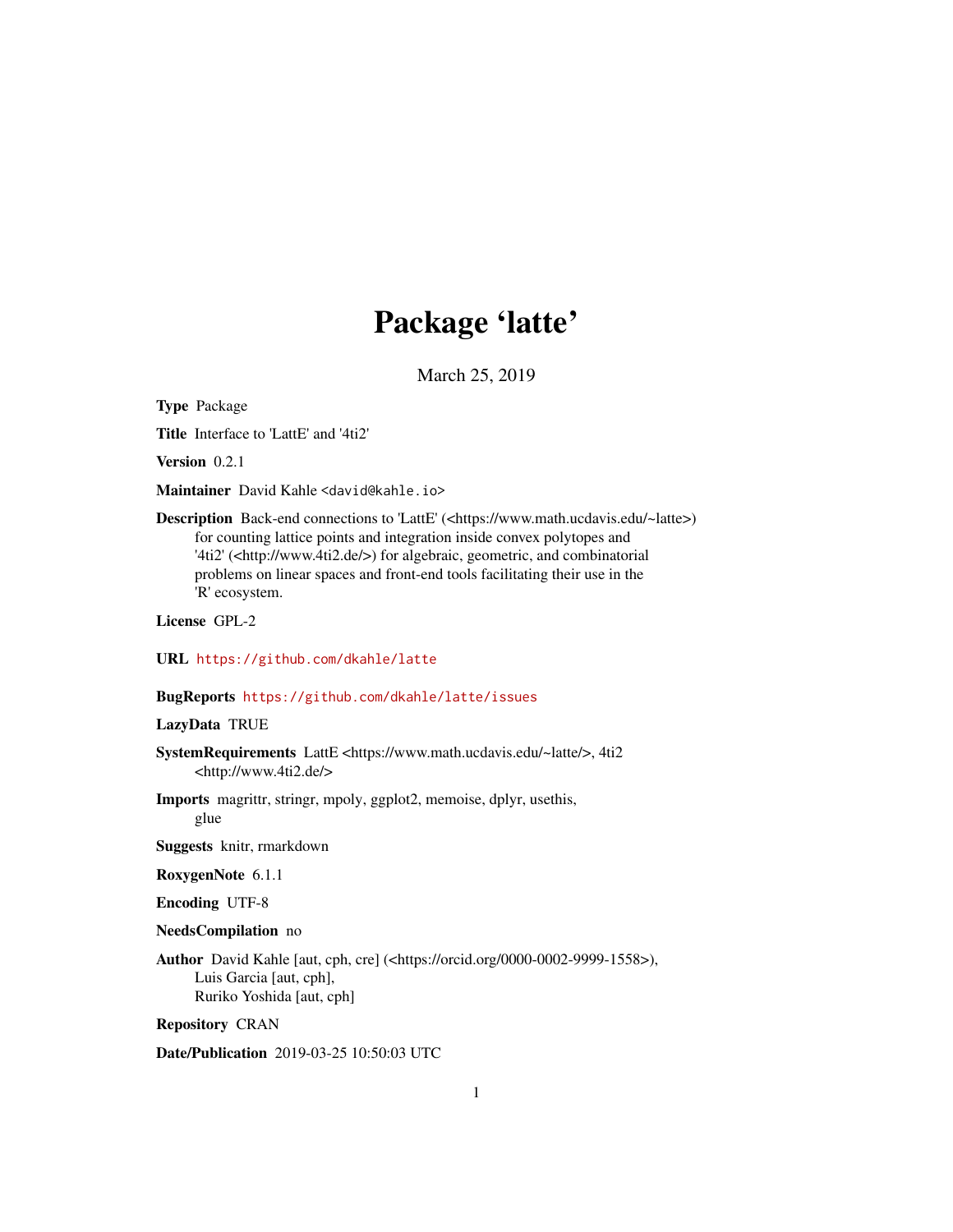# <span id="page-1-0"></span>R topics documented:

| Index |             |  |  |  |  |  |  |  |  |  |  |  |  |  |  |  |  |  |  |  | 24             |
|-------|-------------|--|--|--|--|--|--|--|--|--|--|--|--|--|--|--|--|--|--|--|----------------|
|       |             |  |  |  |  |  |  |  |  |  |  |  |  |  |  |  |  |  |  |  |                |
|       |             |  |  |  |  |  |  |  |  |  |  |  |  |  |  |  |  |  |  |  |                |
|       |             |  |  |  |  |  |  |  |  |  |  |  |  |  |  |  |  |  |  |  |                |
|       |             |  |  |  |  |  |  |  |  |  |  |  |  |  |  |  |  |  |  |  |                |
|       |             |  |  |  |  |  |  |  |  |  |  |  |  |  |  |  |  |  |  |  |                |
|       |             |  |  |  |  |  |  |  |  |  |  |  |  |  |  |  |  |  |  |  |                |
|       |             |  |  |  |  |  |  |  |  |  |  |  |  |  |  |  |  |  |  |  |                |
|       |             |  |  |  |  |  |  |  |  |  |  |  |  |  |  |  |  |  |  |  |                |
|       |             |  |  |  |  |  |  |  |  |  |  |  |  |  |  |  |  |  |  |  |                |
|       |             |  |  |  |  |  |  |  |  |  |  |  |  |  |  |  |  |  |  |  |                |
|       |             |  |  |  |  |  |  |  |  |  |  |  |  |  |  |  |  |  |  |  |                |
|       |             |  |  |  |  |  |  |  |  |  |  |  |  |  |  |  |  |  |  |  |                |
|       | latte-files |  |  |  |  |  |  |  |  |  |  |  |  |  |  |  |  |  |  |  | -6             |
|       |             |  |  |  |  |  |  |  |  |  |  |  |  |  |  |  |  |  |  |  | $\overline{4}$ |
|       |             |  |  |  |  |  |  |  |  |  |  |  |  |  |  |  |  |  |  |  | $\overline{4}$ |
|       |             |  |  |  |  |  |  |  |  |  |  |  |  |  |  |  |  |  |  |  | -3             |
|       |             |  |  |  |  |  |  |  |  |  |  |  |  |  |  |  |  |  |  |  |                |

genmodel *Generate a configuration matrix*

# Description

genmodel runs 4ti2's genmodel program to compute the configuration matrix A corresponding to graphical statistical models given by a simplicial complex and levels on the nodes.

# Usage

genmodel(varlvls, facets, dir = tempdir(), quiet = TRUE,  $shell = FALSE, ...)$ 

# Arguments

| varlvls  | a vector containing the number of levels of each variable                           |
|----------|-------------------------------------------------------------------------------------|
| facets   | the facets generating the hierarchical model, a list of vectors of variable indices |
| dir      | Directory to place the files in, without an ending /                                |
| quiet    | If FALSE, messages the 4ti2 output                                                  |
| shell    | Messages the shell code used to do the computation                                  |
| $\cdots$ | Additional arguments to pass to the function                                        |
|          |                                                                                     |

# Value

The configuration matrix of the model provided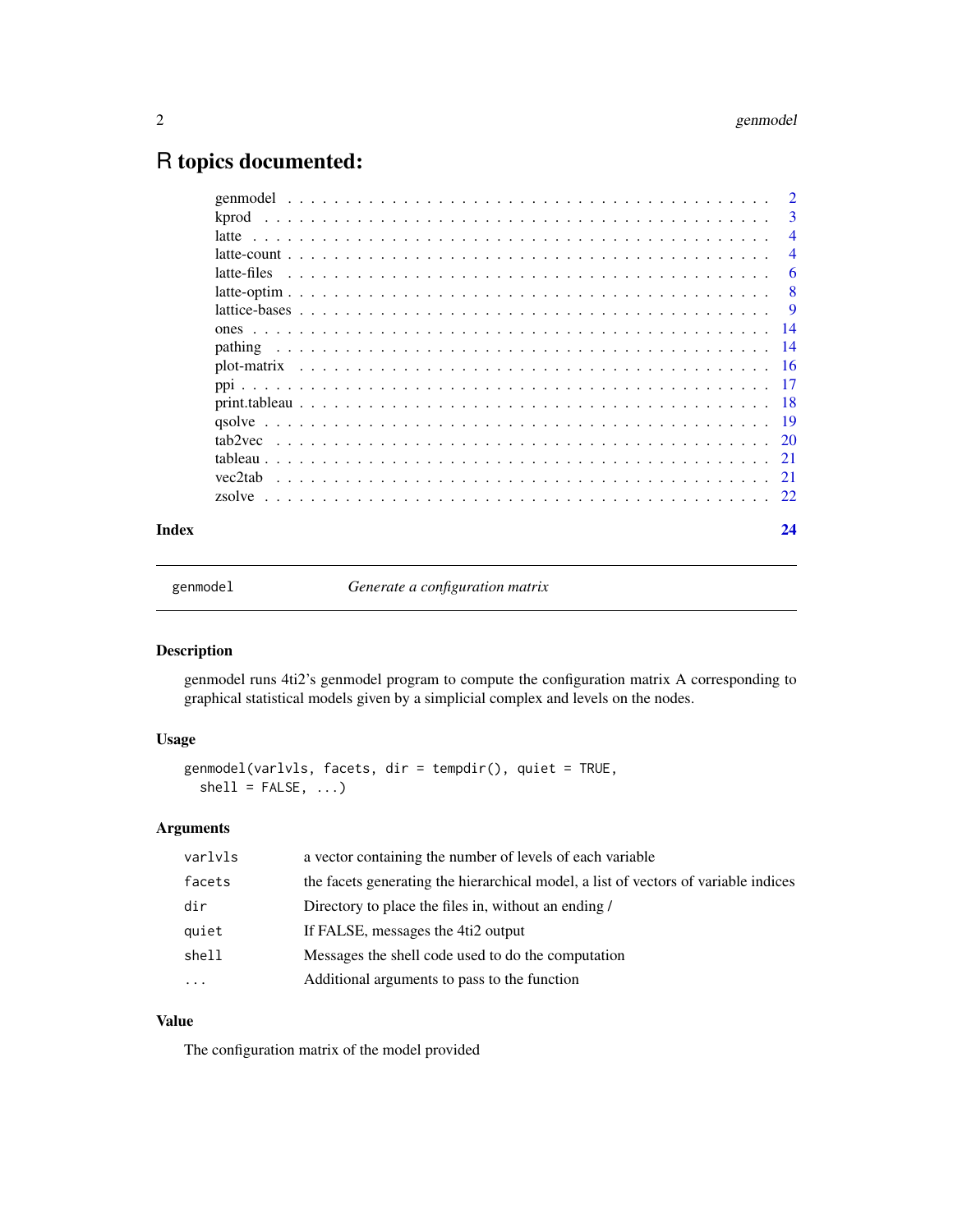#### <span id="page-2-0"></span>kprod 3

# Examples

```
if (has_4ti2()) {
varlvls <- rep(2, 2)
facets \le list(1, 2)
genmodel(varlvls, facets)
genmodel(varlvls, facets, quiet = FALSE)
varlvls <- rep(3, 3)
facets <- list(1:2, 2:3, c(3,1))
genmodel(varlvls, facets)
# compare this to algstat's hmat function
}
```
# kprod *Iterated Kronecker product*

# Description

Compute the Kronecker product of several matrices.

# Usage

 $kprod(..., \text{ FUN} = '*)$ 

# Arguments

| $\cdots$   | A listing of matrices             |
|------------|-----------------------------------|
| <b>FUN</b> | A function to pass to kronecker() |

#### Details

If kronecker is the function that computes  $A \times B$ , kprod computes  $A \times B \times C$  and so on; it's a wrapper of Reduce and kronecker.

# Value

A matrix that is the kronecker product of the specified matrices (from left to right).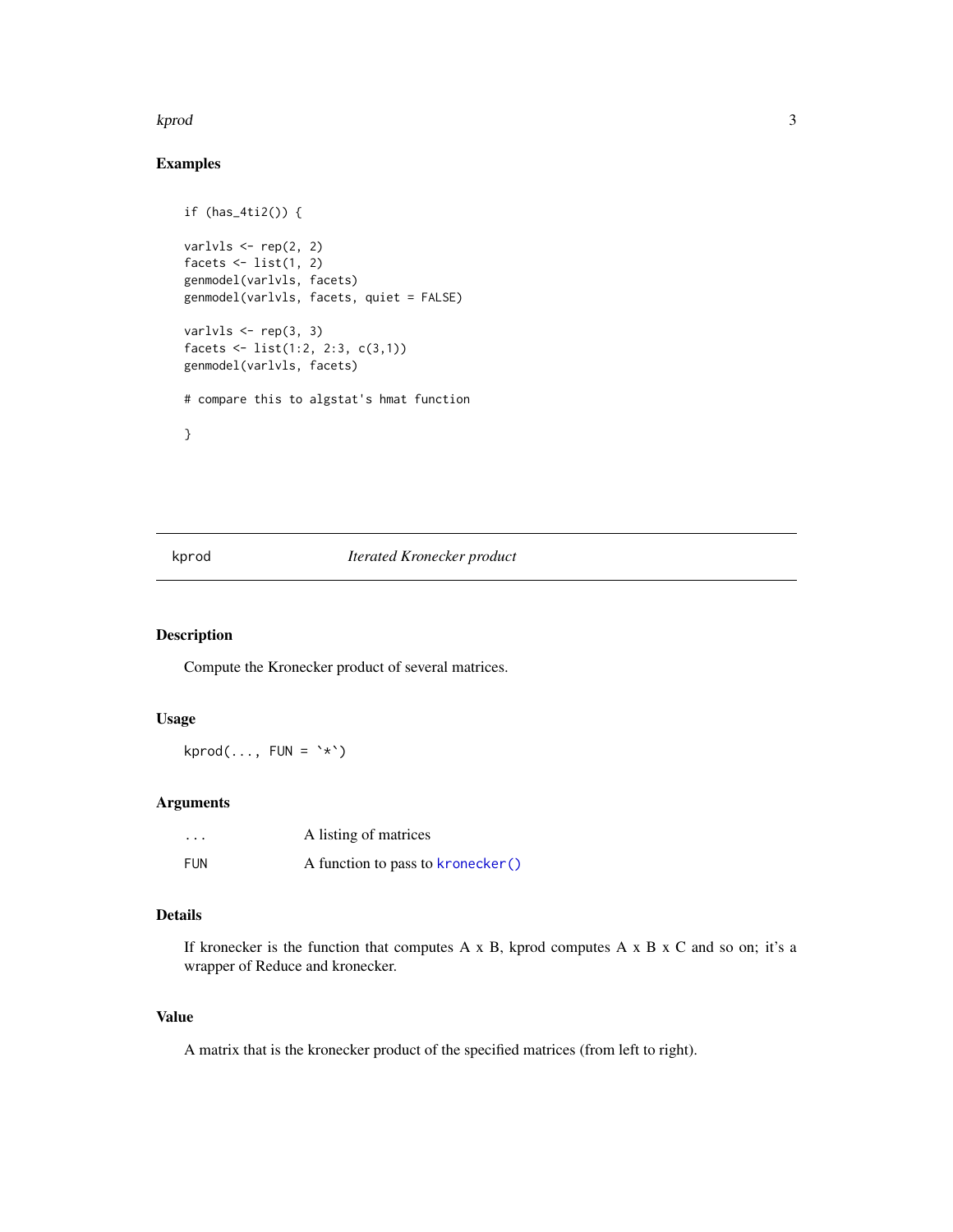#### Examples

```
kprod(diag(2), t(ones(2)))
kprod(t(ones(2)), diag(2))
kprod(diag(2), t(ones(2)), t(ones(2)))
kprod(t(ones(2)), diag(2), t(ones(2)))
kprod(t(ones(2)), t(ones(2)), diag(2))
# cf. aoki, hara, and takemura p.13
rbind(
 kprod(diag(2), t(ones(2))),
 kprod(t(ones(2)), diag(2))
\lambda
```
latte *R Interface to LattE and 4ti2*

# Description

Back-end connections to LattE (<https://www.math.ucdavis.edu/~latte/>) and 4ti2 ([http://](http://www.4ti2.de/) [www.4ti2.de/](http://www.4ti2.de/)) executables and front-end tools facilitating their use in the R ecosystem.

latte-count *Count integer points in a polytope*

#### Description

latte\_count uses LattE's count function to count the (integer) lattice points in a polytope and compute Ehrhart polynomials.

#### Usage

```
count\_core(spec, dir = tempdir(), quiet = TRUE, mpoly = TRUE, ...)lattice_count(spec, dir = tempdir(), quiet = TRUE, mpoly = TRUE, ...)latte_fcount(spec, dir = tempdir(), quiet = TRUE, mpoly = TRUE, ...)
```
<span id="page-3-0"></span>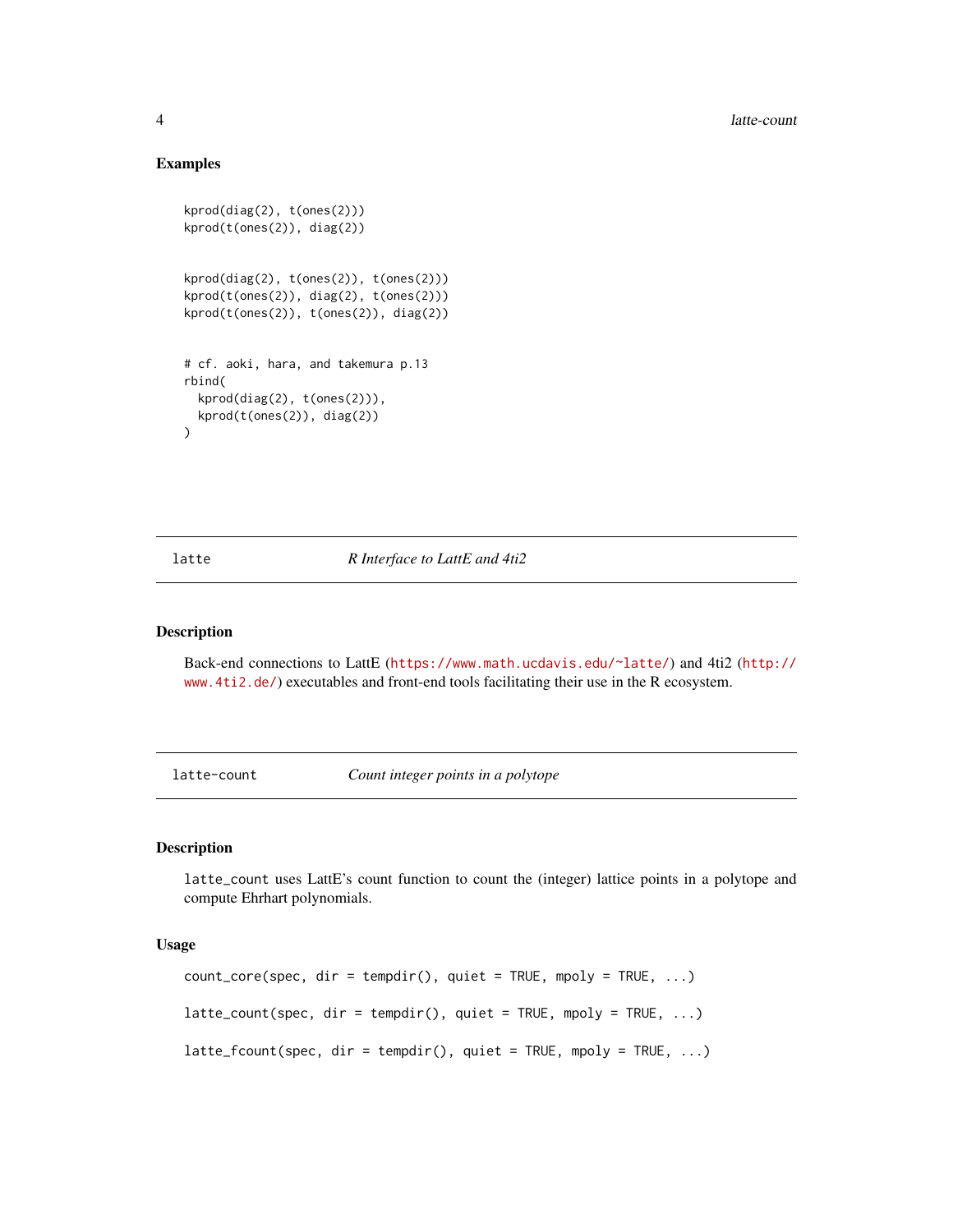#### latte-count 5

#### **Arguments**

| spec     | Specification, see details and examples                                                                                                                         |
|----------|-----------------------------------------------------------------------------------------------------------------------------------------------------------------|
| dir      | Directory to place the files in, without an ending /                                                                                                            |
| quiet    | Show latte output?                                                                                                                                              |
| mpolv    | When $opts =$ "-ehrhart-polynomial", return the mpoly version of it                                                                                             |
| $\cdots$ | Additional arguments to pass to the function, see count –help at the command<br>line to see examples. Note that dashes - should be specified with underscores _ |

#### Details

The specification should be one of the following: (1) a character string or strings containing an inequality in the mpoly expression format (see examples), (2) a list of vertices, (3) a list of A and b for the equation  $Ax \leq b$  (see examples), or (4) raw code for LattE's count program. If a character vector is supplied, (1) and (4) are distinguished by the number of strings.

Behind the scenes, count works by writing a latte file and running count on it. If a specification other than a length one character is given to it (which is considered to be the code), count attempts to convert it into LattE code and then run count on it.

#### Value

The count. If the count is a number has less than 10 digits, an integer is returned. If the number has 10 or more digits, an integer in a character string is returned. You may want to use the gmp package's as.bigz to parse it.

```
if (has_latte()) {
spec <- c("x + y <= 10", "x >= 1", "y >= 1")
latte_count(spec) # 45
latte_count(spec, quiet = FALSE) # 45
latte_count(spec, dilation = 10) # 3321
latte_count(spec, homog = TRUE) # 45
# by default, the output from LattE is in
list.files(tempdir())
list.files(tempdir(), recursive = TRUE)
# ehrhart polynomials
latte_count(spec, ehrhart_polynomial = TRUE)
latte_count(spec, ehrhart_polynomial = TRUE, mpoly = FALSE)
# ehrhart series (raw since mpoly can't handle rational functions)
latte_count(spec, ehrhart_series = TRUE)
# simplified ehrhart series - not yet implemented
#latte_count(spec, simplified_ehrhart_polynomial = TRUE)
```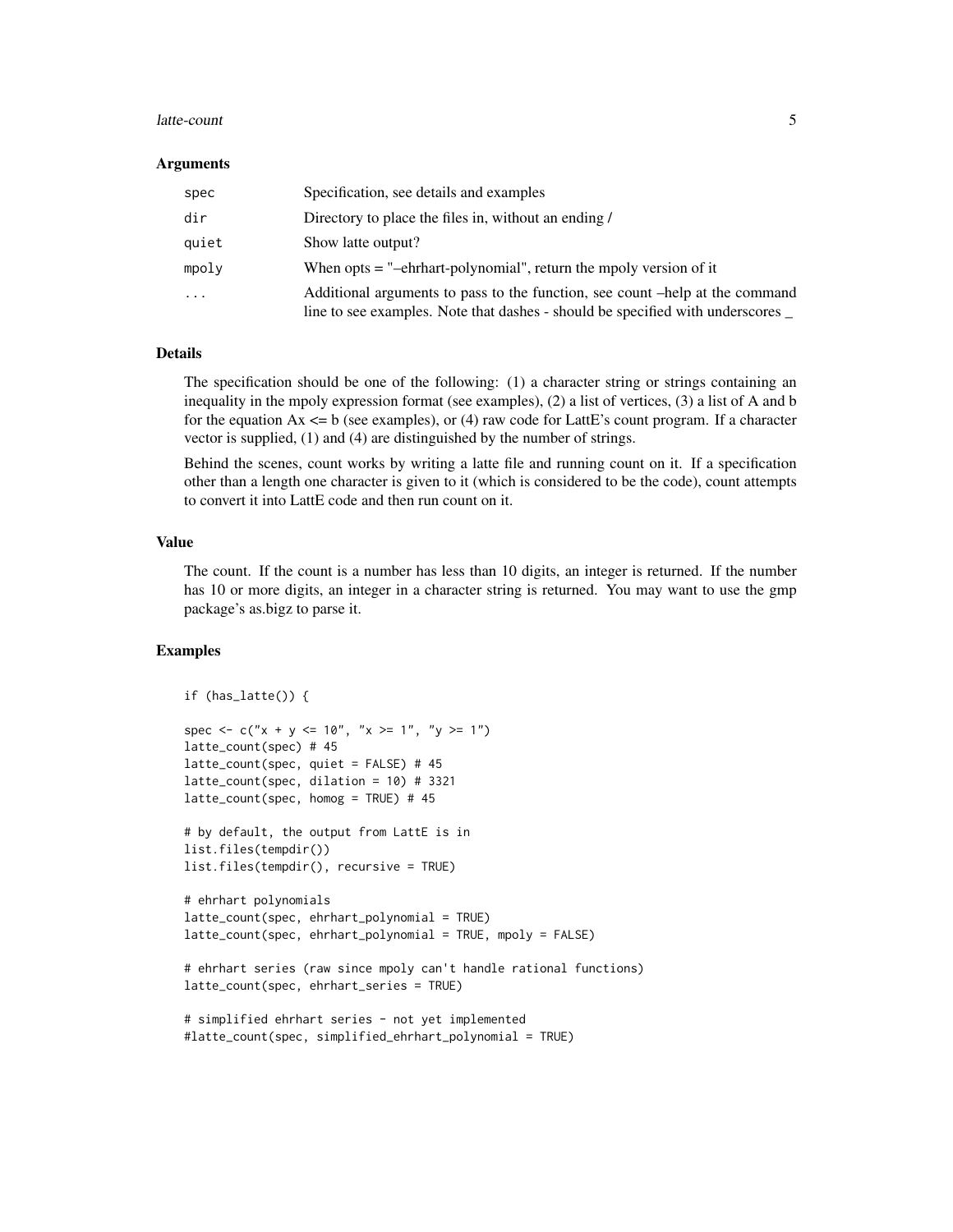```
# first terms of the ehrhart series
latte_count(spec, ehrhart_taylor = 1)
latte_count(spec, ehrhart_taylor = 2)
latte_count(spec, ehrhart_taylor = 3)
latte_count(spec, ehrhart_taylor = 4)
# multivariate generating function
latte_count(spec, multivariate_generating_function = TRUE)
# by vertices
spec <- list(c(1,1), c(10,1), c(1,10), c(10,10))
latte_count(spec)
latte_count(spec, vrep = TRUE)
code < - "
5 3
1 - 1 01 \ 0 \ -11 - 1 - 10 1 0
0 0 1
,,
latte_count(code)
# for Ax <= b, see this example from the latte manual p.10
A \leftarrow matrix(c)1, 0,
  0, 1,
  1, 1,
  -1, 0,0, -1
), nrow = 5, byrow = TRUE)
b \leftarrow c(1, 1, 1, 0, 0)lattice_count(list(A = A, b = b))
```
}

<span id="page-5-1"></span>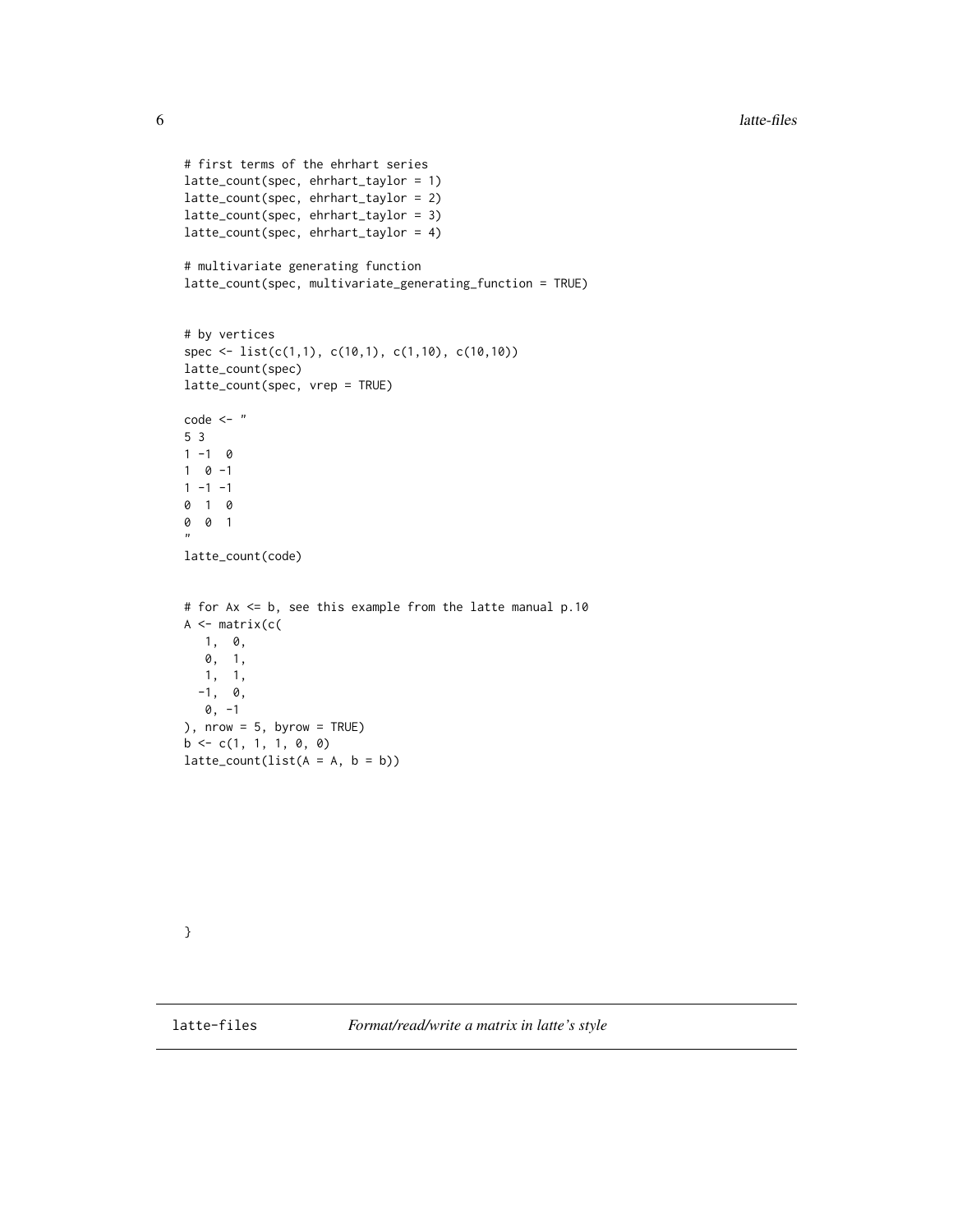#### <span id="page-6-0"></span>latte-files 7

# Description

[format\\_latte\(\)](#page-5-1) formats a matrix in latte's style. [write\\_latte\(\)](#page-5-1) writes a latte-formatted file to file. [read\\_latte\(\)](#page-5-1) reads a latte-formatted file from disk.

#### Usage

```
format_latte(mat, file)
write_latte(mat, file)
write.latte(mat, file)
read_latte(file, format = c("mat", "Ab"))
read.latte(file, format = c("mat", "Ab"))
```
#### Arguments

| mat    | A matrix      |
|--------|---------------|
| file   | A filename    |
| format | "mat" or "Ab" |

# Value

- [format\\_latte\(\)](#page-5-1) A character string of the matrix in latte format.
- [write\\_latte\(\)](#page-5-1) An invisible character string of the formatted output.
- [read\\_latte\(\)](#page-5-1) An integer matrix.

```
(mat <- matrix(sample(9), 3, 3))
format_latte(mat)
cat(format_latte(mat))
(file <- file.path(tempdir(), "foo.hrep"))
write_latte(mat, file)
file.show(file)
read_latte(file)
read_latte(file, "Ab")
attr(mat, "linearity") \leftarrow c(1, 3)attr(mat, "nonnegative") <- 2
mat
format_latte(mat)
cat(format_latte(mat))
write_latte(mat, file)
```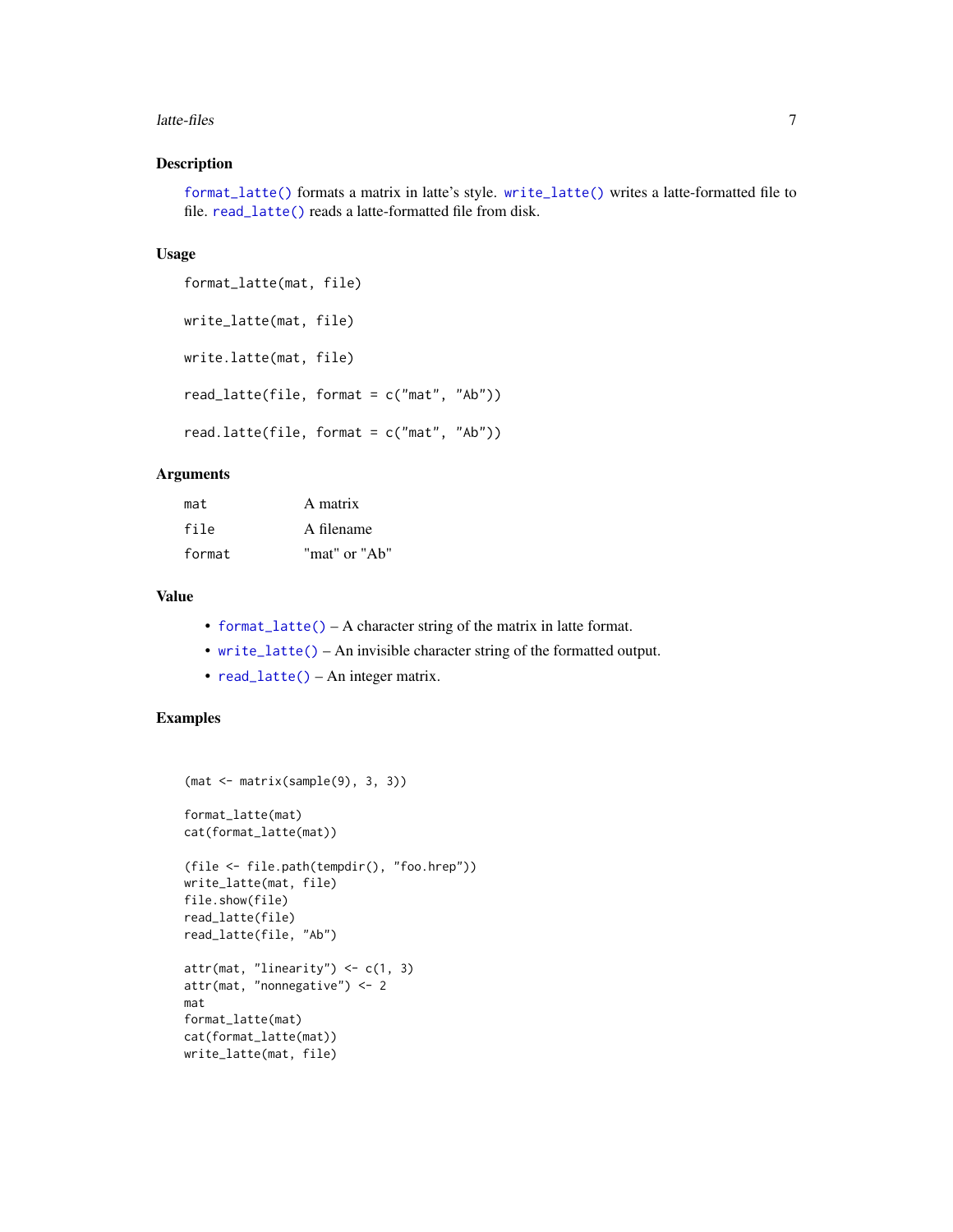<span id="page-7-0"></span>file.show(file) read\_latte(file)

file.remove(file)

latte-optim *Solve an integer progam with LattE*

#### Description

latte\_max and latte\_min use LattE's latte-maximize and latte-minimize functions to find the maximum or minimum of a linear objective function over the integers points in a polytope (i.e. satisfying linearity constraints). This makes use of the digging algorithm; see the LattE manual at <http://www.math.ucdavis.edu/~latte> for details.

#### Usage

```
latte_optim(objective, constraints, type = c("max", "min"),
 method = c("lp", "cones"), dir = tempdir(), opts = "",quiet = TRUE, shell = FALSE)latte_max(objective, constraints, method = c("lp", "cones"),dir = tempdir(), opts = "", quiet = TRUE)latte_min(objective, constraints, method = c("lp", "cones"),dir = tempdir(), opts = "", quiet = TRUE)
```
#### Arguments

| objective   | A linear polynomial to pass to $mp()$ , see examples                                                                 |
|-------------|----------------------------------------------------------------------------------------------------------------------|
| constraints | A collection of linear polynomial (in)equalities that define the feasibility region,<br>the integers in the polytope |
| type        | "max" or "min"                                                                                                       |
| method      | Method "LP" or "cones"                                                                                               |
| dir         | Directory to place the files in, without an ending /                                                                 |
| opts        | Options; see the LattE manual at $http://www.math.ucdavis.edu/~latte$                                                |
| quiet       | Show latte output                                                                                                    |
| shell       | Messages the shell code used to do the computation                                                                   |

# Value

A named list with components par, a named-vector of optimizing arguments, and value, the value of the objective function at the optimial point.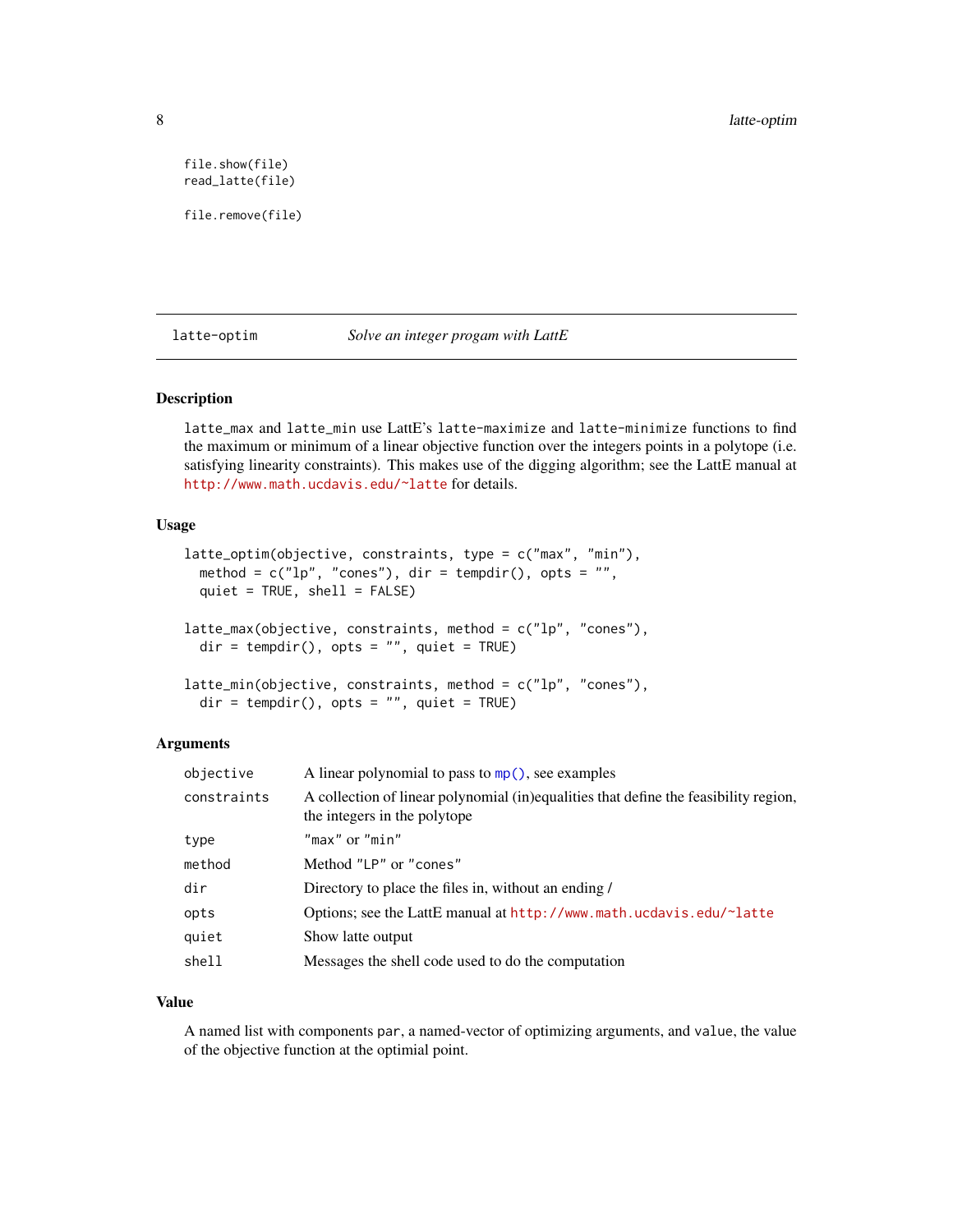# <span id="page-8-0"></span>lattice-bases 9

```
if (has_latte()) {
latte_max(
  "-2 x + 3 y",
 c("x + y <= 10", "x >= 0", "y >= 0")
\lambdalatte_max(
  " -2 x + 3 y",c("x + y <= 10", "x >= 0", "y >= 0"),
 quiet = FALSE
\mathcal{L}df <- expand.grid("x" = 0:10, "y" = 0:10)
df \le subset(df, x + y \le 10L)
df$objective <- with(df, -2*x + 3*y)
library("ggplot2")
ggplot(df, aes(x, y, size = objective)) +geom_point()
latte_min(
  "-2 x + 3 y",
 c("x + y <= 10", "x >= 0", "y >= 0"),
 method = "cones"
)
lattice\_min("-2 x - 3 y - 4 z", c()"3 x + 2 y + z \le 10",
  "2 x + 5 y + 3 z \le 15",
  "x \ge 0", "y \ge 0", "z \ge 0"
), "cones", quiet = FALSE)
}
```
<span id="page-8-1"></span>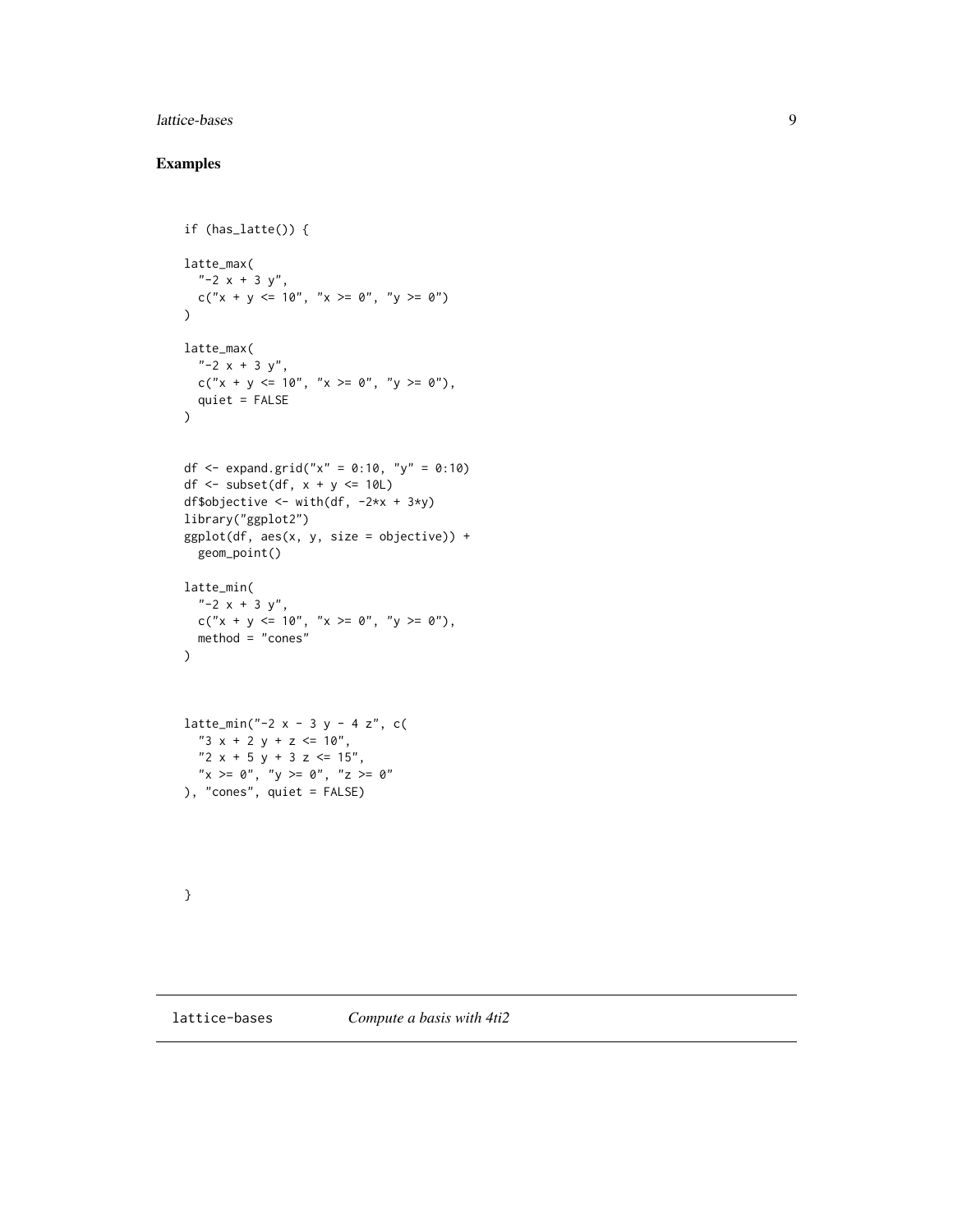#### <span id="page-9-0"></span>Description

4ti2 provides several executables that can be used to generate bases for a configuration matrix A. See the references for details.

#### Usage

```
basis(exec, memoise = TRUE)
zbasis(A, format = c("mat", "vec", "tab"), dim = NULL, all = FALSE,dir = tempdir(), quiet = TRUE, shell = FALSE, dbName = NULL, ...)
markov(A, format = c("mat", "vec", "tab"), dim = NULL, all = FALSE,
  dir = tempdir(), quiet = TRUE, shell = FALSE, dbName = NULL, ...)groebner(A, format = c("mat", "vec", "tab"), dim = NULL, all = FALSE,dir = tempdir(), quiet = TRUE, shell = FALSE, dbName = NULL, ...)hilbert(A, format = c("mat", "vec", "tab"), dim = NULL, all = FALSE,
  dir = tempdir(), quiet = TRUE, shell = FALSE, dbName = NULL, ...)graver(A, format = c("mat", "vec", "tab"), dim = NULL, all = FALSE,dir = tempdir(), quiet = TRUE, shell = FALSE, dbName = NULL, ...)fzbasis(A, format = c("mat", "vec", "tab"), dim = NULL, all = FALSE,dir = tempdir(), quiet = TRUE, shell = FALSE, dbName = NULL, ...)fmarkov(A, format = c("mat", "vec", "tab"), dim = NULL, all = FALSE,
  dir = tempdir(), quiet = TRUE, shell = FALSE, dbName = NULL, ...)fgroebner(A, format = c("mat", "vec", "tab"), dim = NULL,
  all = FALSE, dir = tempdir(), quiet = TRUE, shell = FALSE,dbName = NULL, ...)fhilbert(A, format = c("mat", "vec", "tab"), dim = NULL, all = FALSE,
  dir = tempdir(), quiet = TRUE, shell = FALSE, dbName = NULL, ...)fgraver(A, format = c("mat", "vec", "tab"), dim = NULL, all = FALSE,\text{dir} = \text{tempdir}(), quiet = TRUE, shell = FALSE, dbName = NULL, ...)
```
#### Arguments

| exec    | don't use this parameter                                                                                                           |
|---------|------------------------------------------------------------------------------------------------------------------------------------|
| memoise | don't use this parameter                                                                                                           |
| A       | The configuration matrix                                                                                                           |
| format  | How the basis (moves) should be returned, if "mat", the moves are returned as<br>the columns of a matrix.                          |
| dim     | The dimension to be passed to vec2tab() if format $=$ "tab" is used; a vector of<br>the number of levels of each variable in order |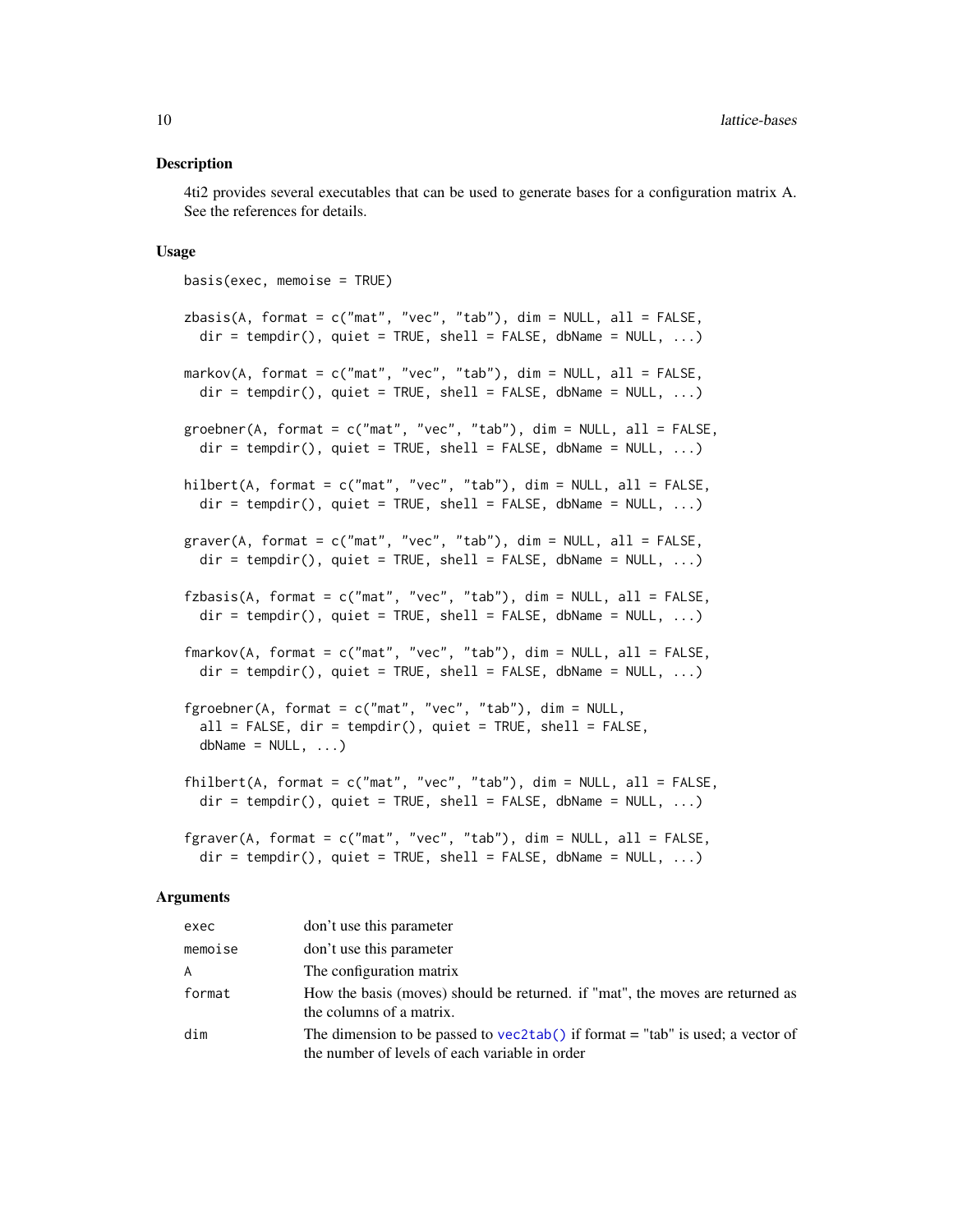| all     | If TRUE, all moves $(+$ and $-)$ are given. if FALSE, only the $+$ moves are given<br>as returned by the executable.                    |
|---------|-----------------------------------------------------------------------------------------------------------------------------------------|
| dir     | Directory to place the files in, without an ending /                                                                                    |
| quiet   | If FALSE, messages the 4ti2 output                                                                                                      |
| shell   | Messages the shell code used to do the computation                                                                                      |
| dbName  | The name of the model in the markov bases database, http://markov-bases.de,<br>see examples                                             |
| $\cdot$ | "arb" specifies the<br>Additional arguments to pass to the function, e.g. $p =$<br>flag -parb; not setting this issues a common warning |

#### Value

a matrix containing the Markov basis as its columns (for easy addition to tables)

#### References

Drton, M., B. Sturmfels, and S. Sullivant (2009). *Lectures on Algebraic Statistics*, Basel: Birkhauser Verlag AG.

# Examples

if (has\_4ti2()) {

```
# basic input and output for the 3x3 independence example
(A \leq r \text{bind})kprod(diag(3), ones(1,3)),
 kprod(ones(1,3), diag(3))
))
markov(A, p = "arb")
```

```
# you can get the output formatted in different ways:
markov(A, p = "arb", all = TRUE)markov(A, p = "arb", "vec")markov(A, p = "arb", "tab", c(3, 3))tableau(markov(A, p = "arb"), dim = c(3, 3)) # tableau notation
```

```
# you can add options by listing them off
# to see the options available to you by function,
# go to http://www.4ti2.de
markov(A, p = "arb")
```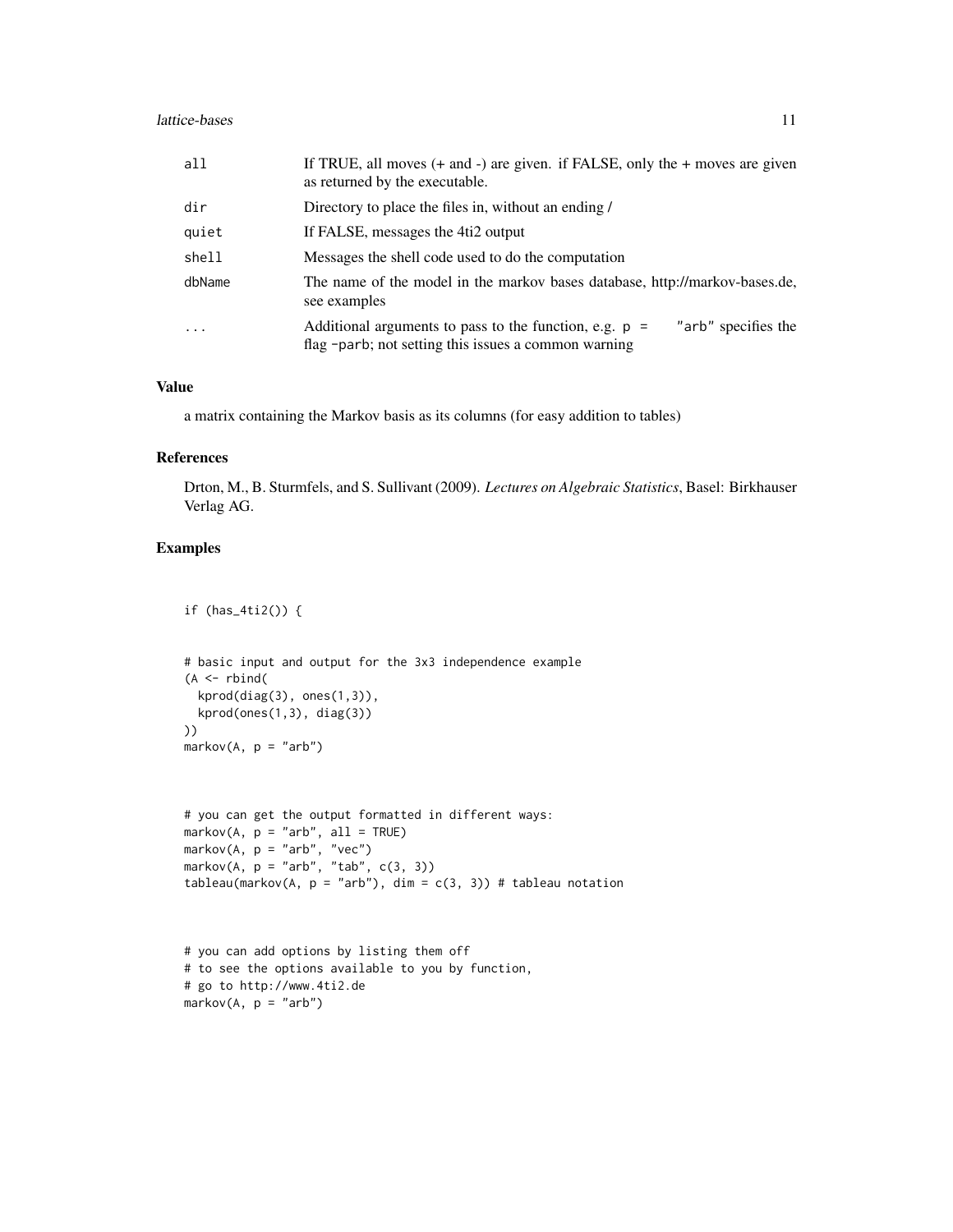```
# the basis functions are automatically cached for future use.
# (note that it doesn't persist across sessions.)
A \leftarrow \text{rbind}(kprod( diag(4), ones(1,4), ones(1,4)),
  kprod(ones(1,4), diag(4), ones(1,4)),kprod(ones(1,4), ones(1,4), diag(4))\lambdasystem.time(markov(A, p = "arb"))
system.time(markov(A, p = "arb"))
# the un-cashed versions begin with an "f"
# (think: "forgetful" markov)
system.time(fmarkov(A, p = "arb"))
system.time(fmarkov(A, p = "arb"))
# you can see the command line code by typing shell = TRUE
# and the standard output wiht quiet = FALSE
# we illustrate these with fmarkov because otherwise it's cached
(A \leq r \times r)kprod(diag(2), ones(1,4)),
  kprod(ones(1,4), diag(2))
))
fmarkov(A, p = "arb", shell = TRUE)fmarkov(A, p = "arb", quiet = FALSE)# compare the bases for the 3x3x3 no-three-way interaction model
A \leftarrow \text{rbind}(kprod( diag(3), diag(3), ones(1,3)),
  kprod(diag(3), ones(1,3), diag(3)),
  kprod(ones(1,3), diag(3), diag(3))\mathcal{L}str( zbasis(A, p = "arb")) # 8 elements = ncol(A) - qr(A)$rank
str( markov(A, p = "arb")) # 81 elements
str(groebner(A, p = "arb")) # 110 elements
str( graver(A)) # 795 elements
# the other bases are also cached
A \leftarrow \text{rbind}(kprod( diag(3), ones(1,3), ones(1,2)),
  kprod(ones(1,3), diag(3), ones(1,2)),
  kprod(ones(1,3), ones(1,3), diag(2))\mathcal{L}system.time( graver(A))
system.time( graver(A))
system.time(fgraver(A))
system.time(fgraver(A))
```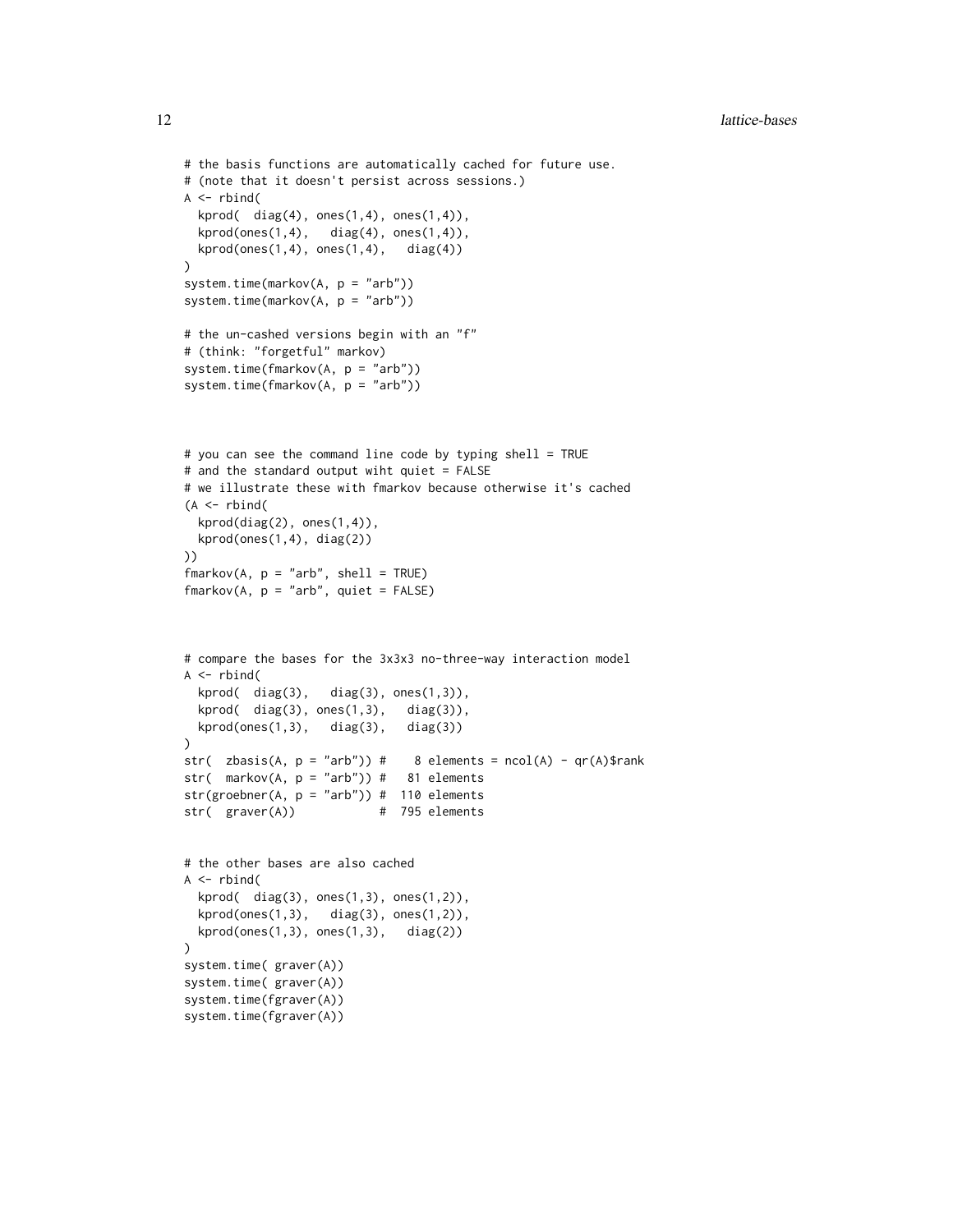```
# LAS ex 1.2.1, p.12 : 2x3 independence
(A \leq r \text{bind})kprod(diag(2), ones(1,3)),kprod(ones(1,2), diag(3))
))
markov(A, p = "arb", "tab", c(3, 3))# Prop 1.2.2 says that there should be
2 * choose(2, 2) * choose(3, 2) # = 6# moves (up to +-1)
markov(A, p = "arb", "tab", c(3, 3), TRUE)# LAS example 1.2.12, p.17 (no 3-way interaction)
(A \leq r \text{bind})kprod( diag(2), diag(2), ones(1,2)),
  kprod( diag(2), ones(1,2), diag(2)),
  kprod(ones(1,2), diag(2), diag(2))))
plot_matrix(A)
markov(A, p = "arb")
```

```
groebner(A, p = "arb")graver(A)
tableau(markov(A, p = "arb"), dim = c(2,2,2))
```

```
# using the markov bases database, must be connected to internet
# commented out for predictable and fast cran checks time
# A \leq - markov(dbName = "ind3-3")
# B <- markov(rbind(
# kprod(diag(3), ones(1,3)),
# kprod(ones(1,3), diag(3))
# ), p = "arb")
# all(A == B)
```

```
# possible issues
# markov(diag(1, 10))
# zbasis(diag(1, 10), "vec")
# groebner(diag(1, 10), "vec", all = TRUE)
# graver(diag(1, 10), "vec", all = TRUE)
# graver(diag(1, 4), "tab", all = TRUE, dim = c(2,2))
```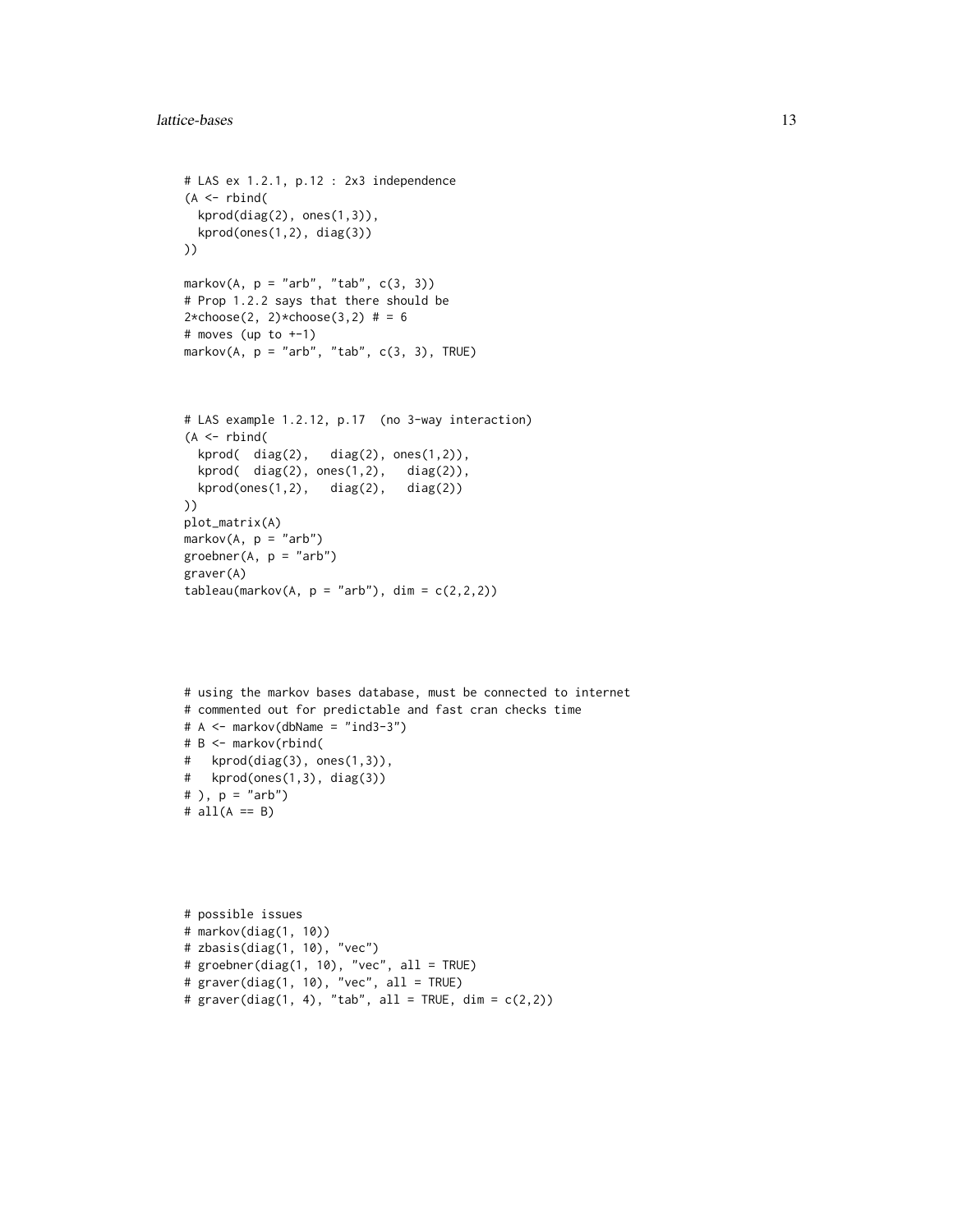<span id="page-13-0"></span>}

ones *Ones*

# Description

Make an array of ones

# Usage

ones(...)

# Arguments

... A sequence of dimensions separated by commas

# Value

An integer array of ones

# Examples

ones(5) ones(5, 1) ones(1, 5) ones(2, 3) ones(2, 3, 2) str(ones(5))

pathing *Set paths to LattE and 4ti2 executables*

# Description

These functions set the path to external programs either by (1) passing them a character string or (2) using [file.choose\(\)](#page-0-0).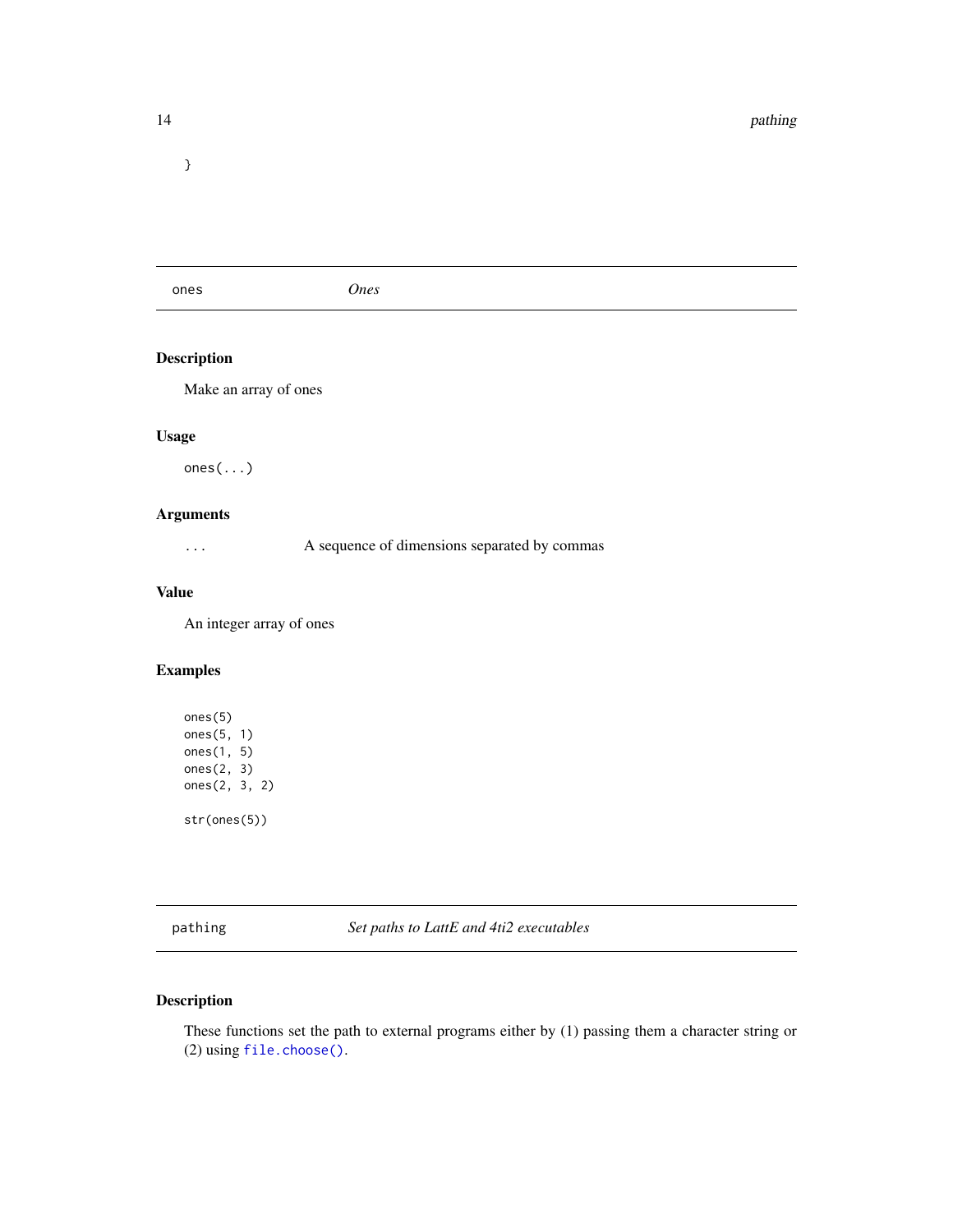<span id="page-14-0"></span>pathing the contract of the contract of the contract of the contract of the contract of the contract of the contract of the contract of the contract of the contract of the contract of the contract of the contract of the co

#### Usage

set\_latte\_path(path) set\_4ti2\_path(path) get\_4ti2\_path() get\_latte\_path() has\_4ti2() has\_latte() missing\_4ti2\_stop() missing\_latte\_stop()

### Arguments

path A character string, the path to a 4ti2 function (e.g. markov) for setting 4ti2's path or a LattE function (e.g. count) for LattE's path

#### Details

When latte is loaded it attempts to find LattE and 4ti2 executables (represented by count and markov, respectively). How it looks depends on your operating system.

If you're using a Mac or Linux machine, it looks based on your system's path. Unfortunately, R changes the system path in such a way that the path that R sees is not the same as the path that you'd see if you were working in the terminal. (You can open the Terminal app on a Mac by going to /Applications/Utilities/Terminal.) Consequently, latte tries to guess the file in which your path is set. To do so, it first checks if your home directory (type echo  $\sim$  in the terminal to figure out which directory this is if you don't know) for the file named .bash\_profile. If this file is present, it runs it and then checks your system's path variable (echo \$PATH). If it's not present, it does the same for .bashrc and then .profile. In any case, once it has its best guess at your path, it looks for "latte".

On Windows, latte just uses [Sys.which\(\)](#page-0-0) on "whereis" to On Windows, latte just uses [Sys.which\(\)](#page-0-0) on "whereis" to determine where the executables count and markov are (for LattE and 4ti2, respectively).

# Value

An invisible character string, the path found. More importantly, the function has the side effect of setting the option "latte\_path" or "4ti2\_path"

#### Author(s)

David Kahle <david@kahle.io>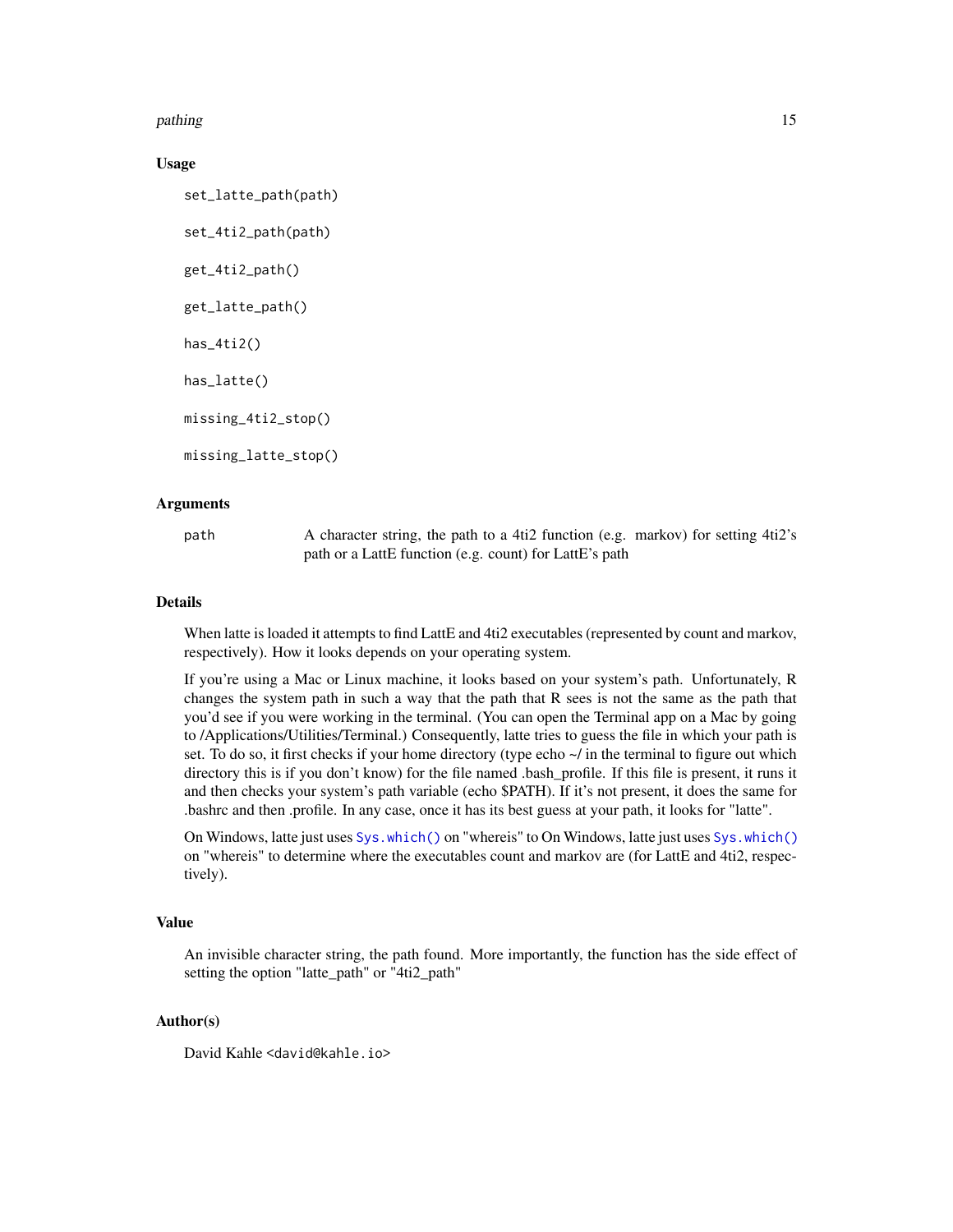# Examples

```
has_4ti2()
if (has_4ti2()) get_4ti2_path()
has_latte()
if (has_4ti2()) get_latte_path()
# these are stored in your .Renviron file; that's where you should put the
# path to LattE and 4ti2 executables. for example, you should have a lines
# that look like
# LATTE=/Applications/latte/bin
# 4TI2=/Applications/latte/bin
# you can set these with usethis::edit_r_environ()
# you can change these in your current session with set_latte_path() and
# set_4ti2_path(), for example set_4ti2_path("/path/to/4ti2")
```

```
plot-matrix Plot a matrix
```
#### Description

plot\_matrix is a R variant of Matlab's spy function.

#### Usage

```
plot_matrix(A)
```
#### Arguments

A **A** matrix

#### Value

a ggplot object

# Author(s)

David Kahle <david@kahle.io>

<span id="page-15-0"></span>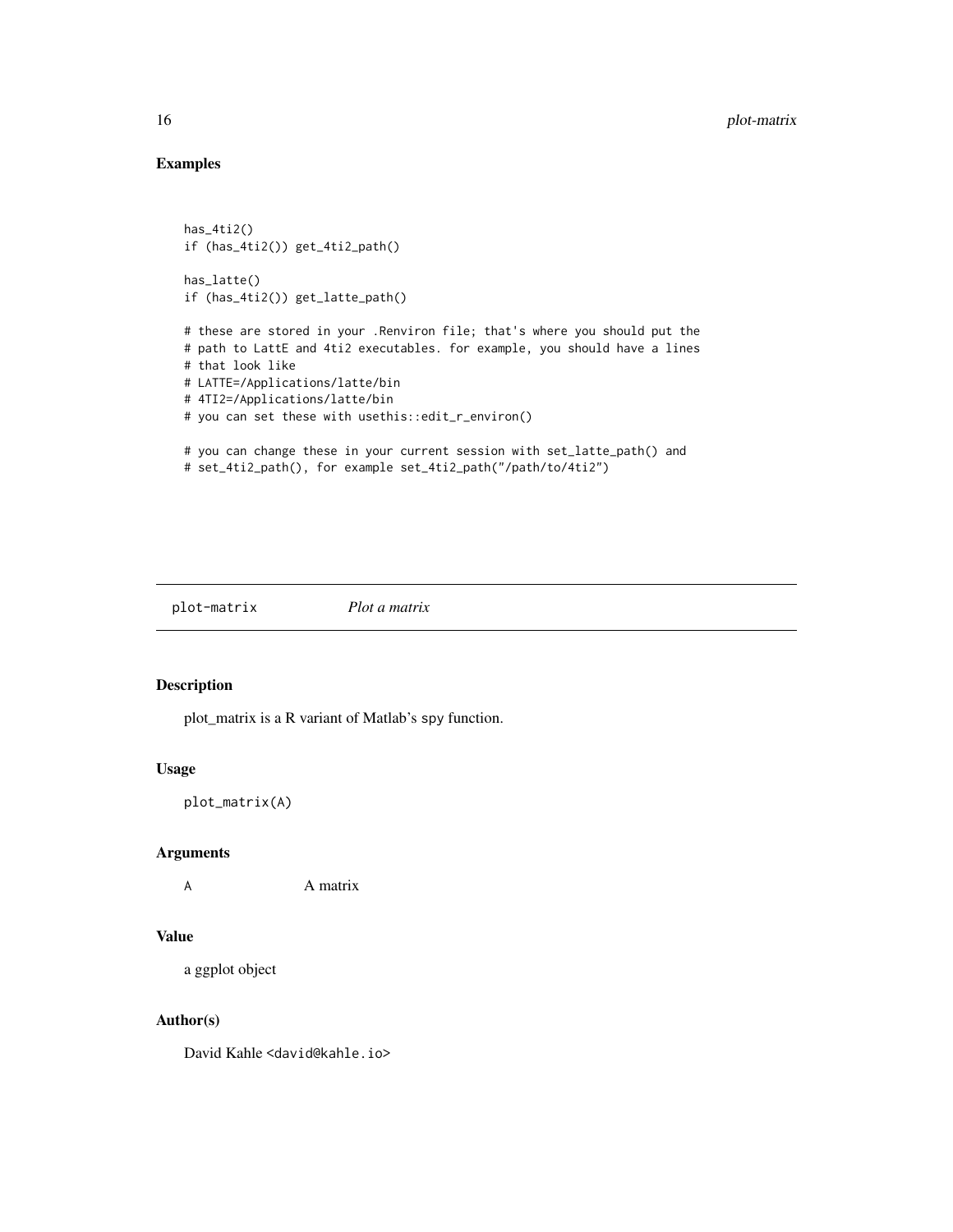#### <span id="page-16-0"></span>ppi termine termine termine termine termine termine termine termine termine termine termine termine termine te

# Examples

```
# the no-three-way interaction configuration
(A \leftarrow kprod(ones(1,3), diag(3), ones(3)))
plot_matrix(A)
if (has_4ti2()) {
plot_matrix(markov(A))
(A <- genmodel(c(2L, 2L), list(1L, 2L)))
plot_matrix(A)
plot_matrix(markov(A))
(A <- genmodel(c(5L, 5L), list(1L, 2L)))
plot_matrix(A)
plot_matrix(markov(A))
}
```
# ppi *Compute the primitive partition identities*

#### Description

ppi runs 4ti2's ppi program to compute the primitive partition identities, that is, the Graver basis of 1:N.

# Usage

ppi(N, dir = tempdir(), quiet = TRUE, shell = FALSE, ...)

#### Arguments

| N     | A postive integer $> 2$                              |
|-------|------------------------------------------------------|
| dir   | Directory to place the files in, without an ending / |
| quiet | If FALSE, messages the 4ti2 output                   |
| shell | Messages the shell code used to do the computation   |
|       | Additional arguments to pass to the function         |

# Value

A matrix containing the basis as its columns (for easy addition to tables)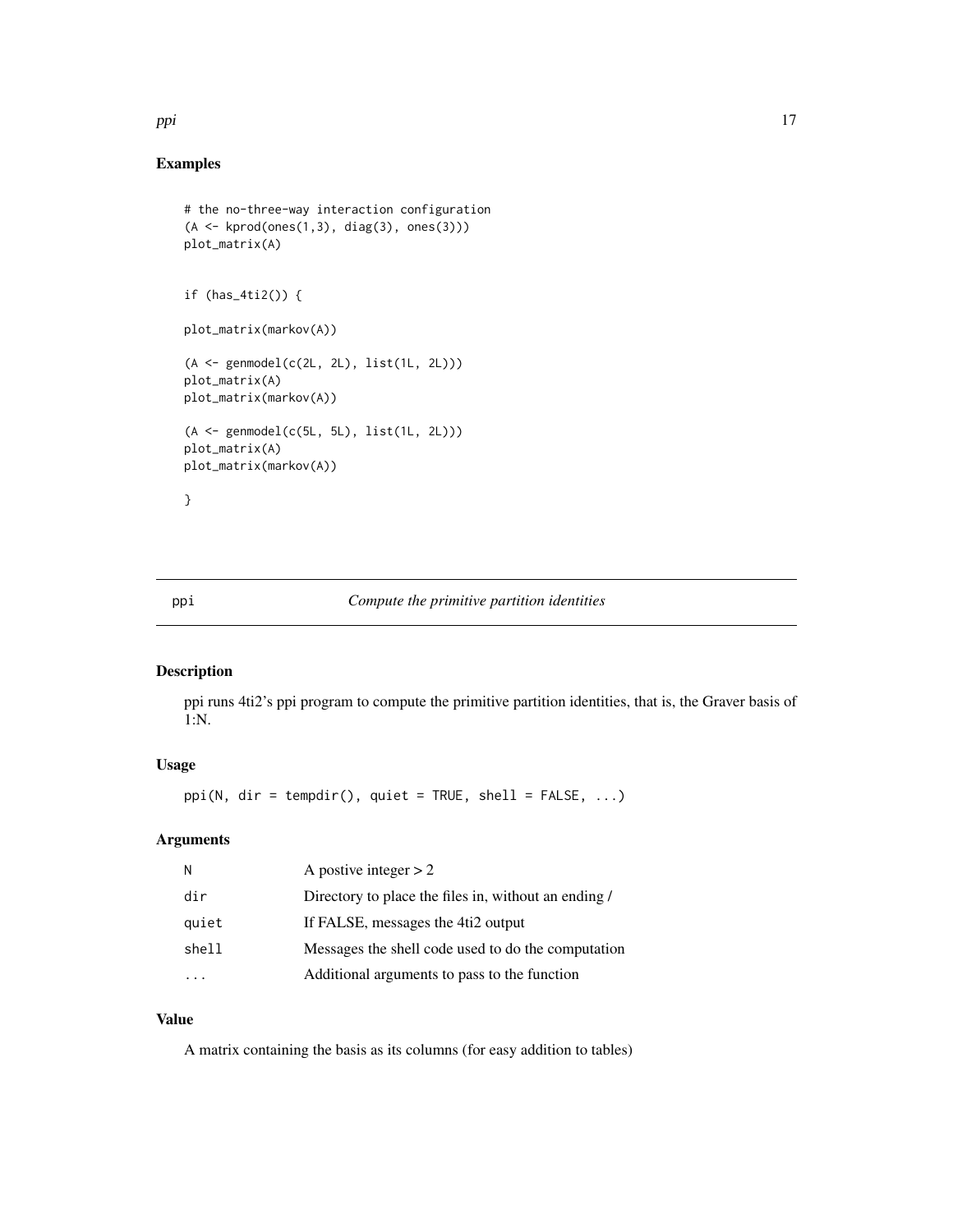# See Also

[graver\(\)](#page-8-1)

# Examples

```
if (has_4ti2()) {
ppi(3)
t(ppi(3)) %*% 1:3
plot_matrix(ppi(3))
g \text{raver}(t(1:3))plot_matrix(graver(t(1:3)))
ppi(5, quiet = FALSE, shell = TRUE)
}
```
print.tableau *Pretty printing of tableau output.*

# Description

Pretty printing of tableau output.

#### Usage

## S3 method for class 'tableau'  $print(x, \ldots)$ 

# Arguments

x an object of class tableau ... ... ... ... ... ... ... ...

# Value

Invisible string of the printed object.

# Examples

# see ?tableau

<span id="page-17-0"></span>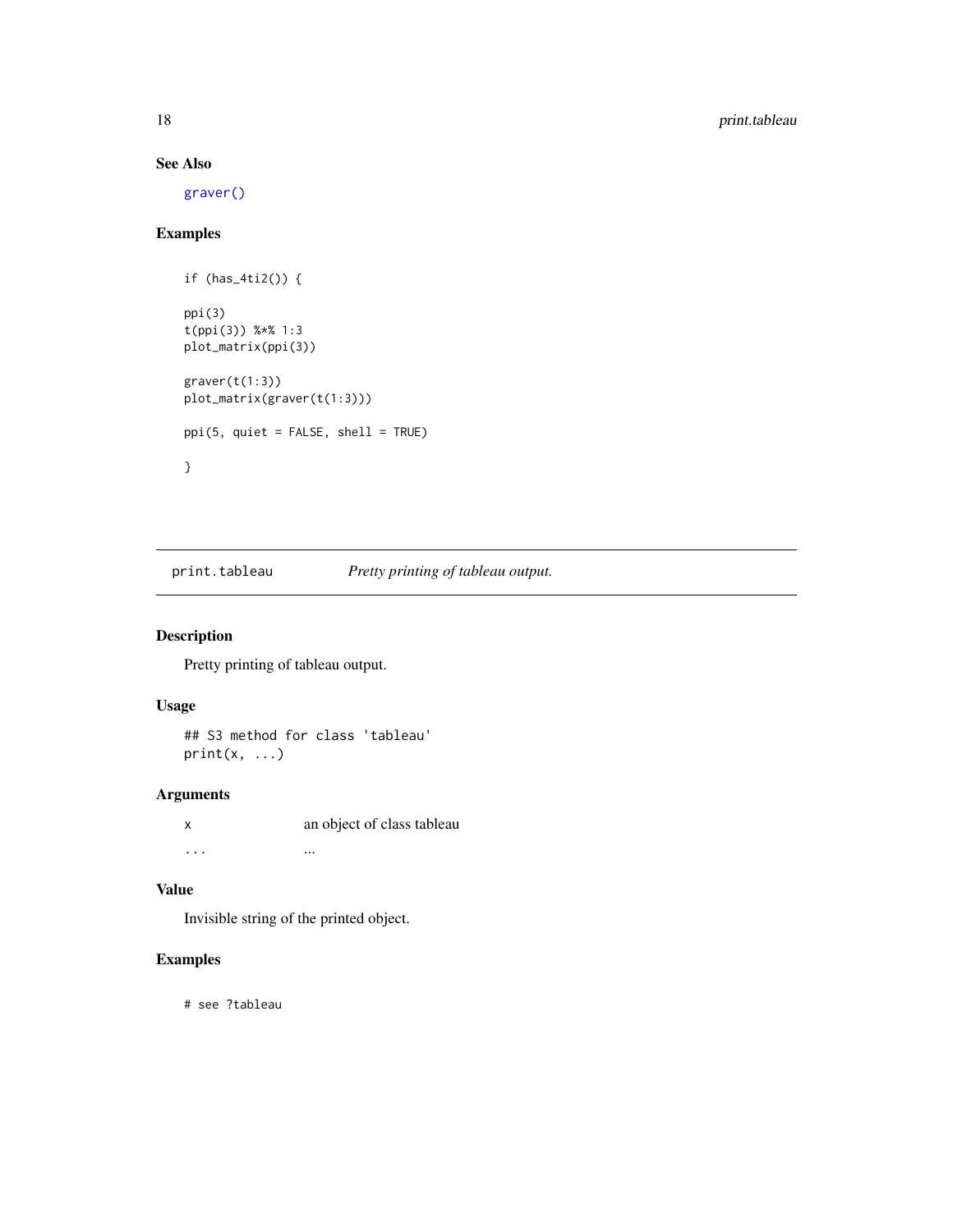<span id="page-18-0"></span>

# Description

qsolve runs 4ti2's qsolve program to compute the configuration matrix A corresponding to graphical statistical models given by a simplicial complex and levels on the nodes.

#### Usage

```
qsolve(mat, rel, sign, dir = tempdir(), quiet = TRUE, shell = FALSE,
  ...)
```
### Arguments

| mat   | The A matrix (see the 4ti2 documentation or examples) |
|-------|-------------------------------------------------------|
| rel   | A vector of " $\lt$ " or " $\gt$ " relations          |
| sign  | The signs of the individual                           |
| dir   | Directory to place the files in, without an ending /  |
| quiet | If FALSE, messages the 4ti2 output                    |
| shell | Messages the shell code used to do the computation    |
|       | Additional arguments to pass to the function          |

#### Value

The configuration matrix of the model provided

```
if (has_4ti2()) {
# x + y > 0
# x + y < 0
mat <- rbind(
  c( 1, 1),c( 1, 1)
)
rel <- c(">", "<")
sign \leftarrow c(0, 0)qsolve(mat, rel, sign, p = "arb")
qsolve(mat, rel, sign, p = "arb", quiet = FALSE)
qsolve(mat, rel, sign, p = "arb", shell = TRUE)
}
```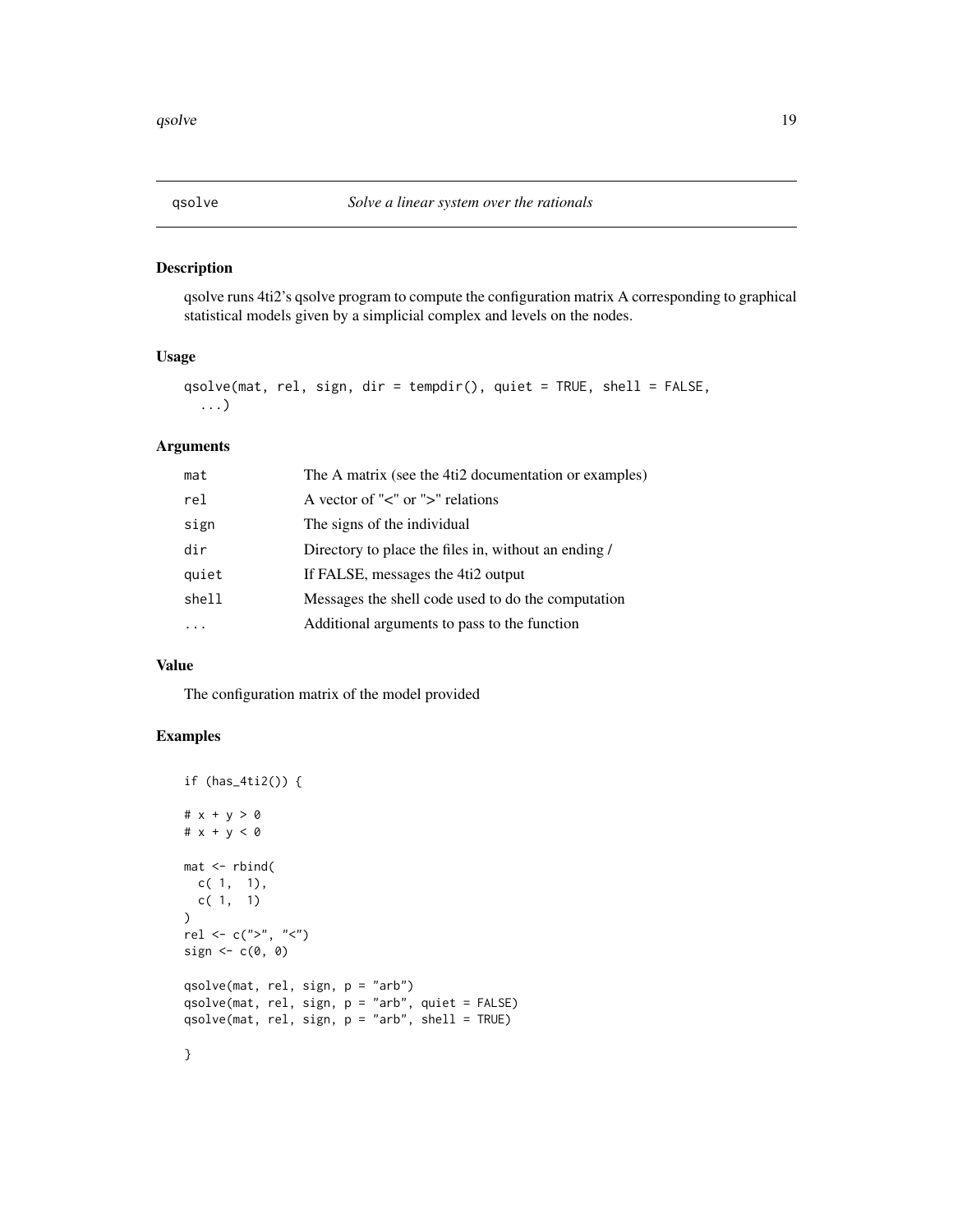#### <span id="page-19-1"></span><span id="page-19-0"></span>tab2vec *Array to vector conversion*

#### Description

Convert an array into a vector.

#### Usage

tab2vec(tab)

# Arguments

tab An array of counts

# Details

This function converts an array (or a multi-way contingency table) into a vector, using a consistent ordering of the cells. The ordering of the cells is lexicographical and cannot be specified by the user.

# Value

a Named integer vector. The names correspond to the cell indices in the table.

#### See Also

[vec2tab\(\)](#page-20-1)

```
a \leftarrow array(1:24, c(2,3,4))tab2vec(a)
data(Titanic)
tab2vec(Titanic)
Titanic[1,1,1,1]
Titanic[1,1,1,2]
```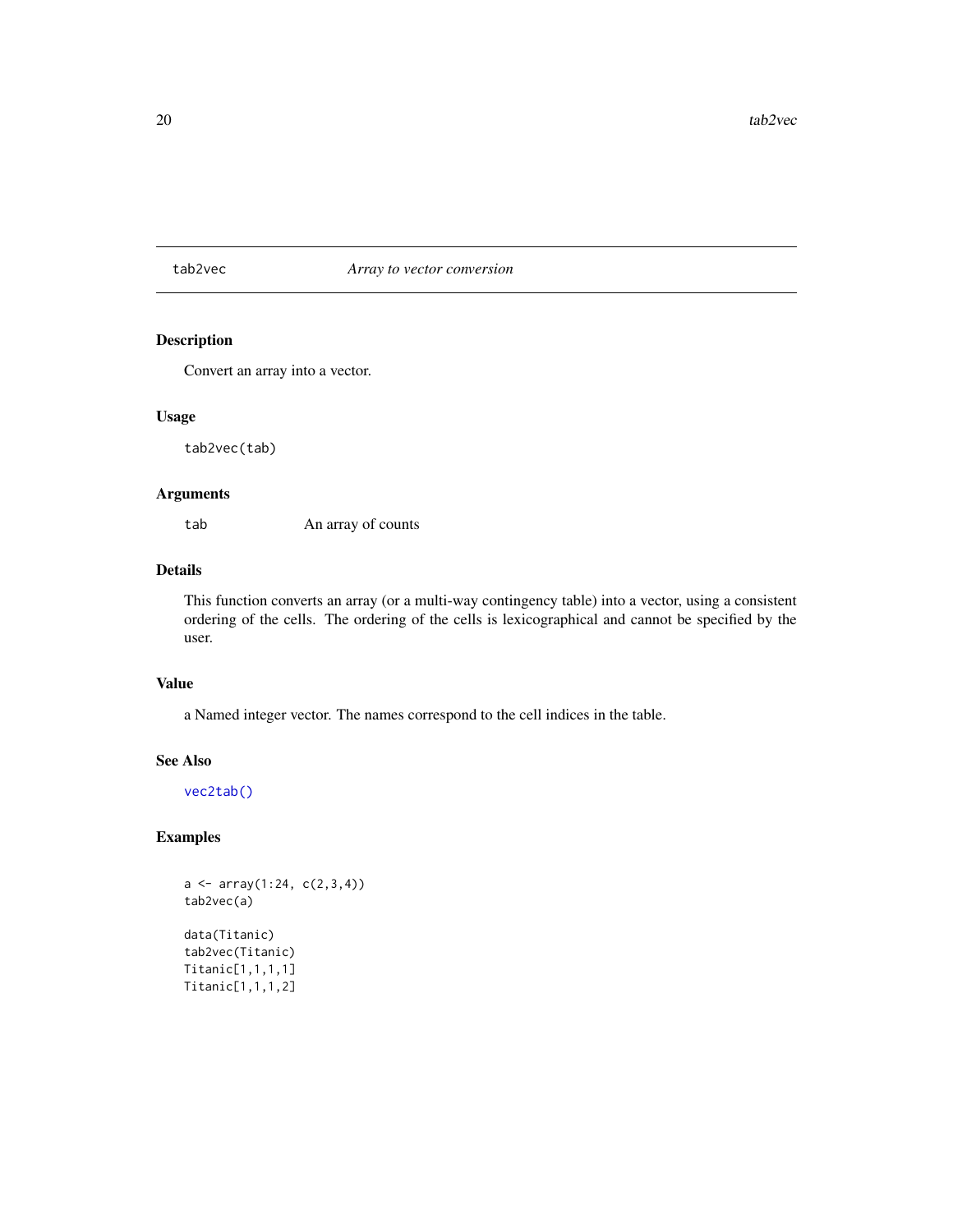<span id="page-20-0"></span>

#### Description

Print the tableau notation for a Markov move. See the reference provided, p. 13.

# Usage

tableau(move, dim)

# Arguments

| move | a markov move matrix, where the columns are moves in vector form (e.g. the<br>output of markov)                        |
|------|------------------------------------------------------------------------------------------------------------------------|
| dim  | the dimensions of the table form of the move, oftentimes a vector of the number<br>of levels of each variable in order |

# Value

an object of class tableau

#### References

Drton, M., B. Sturmfels, and S. Sullivant (2009). *Lectures on Algebraic Statistics*, Basel: Birkhauser Verlag AG.

# Examples

vec  $\leq$  matrix(c(1, -1, -1, 1), nrow = 4) varlvls  $\leftarrow$  c(2, 2) tableau(vec, varlvls)

<span id="page-20-1"></span>vec2tab *Vector to array conversion*

#### Description

Convert a vector into an array given a set of dimensions; it therefore simply wraps [aperm\(\)](#page-0-0) and [array\(\)](#page-0-0).

#### Usage

vec2tab(vec, dim)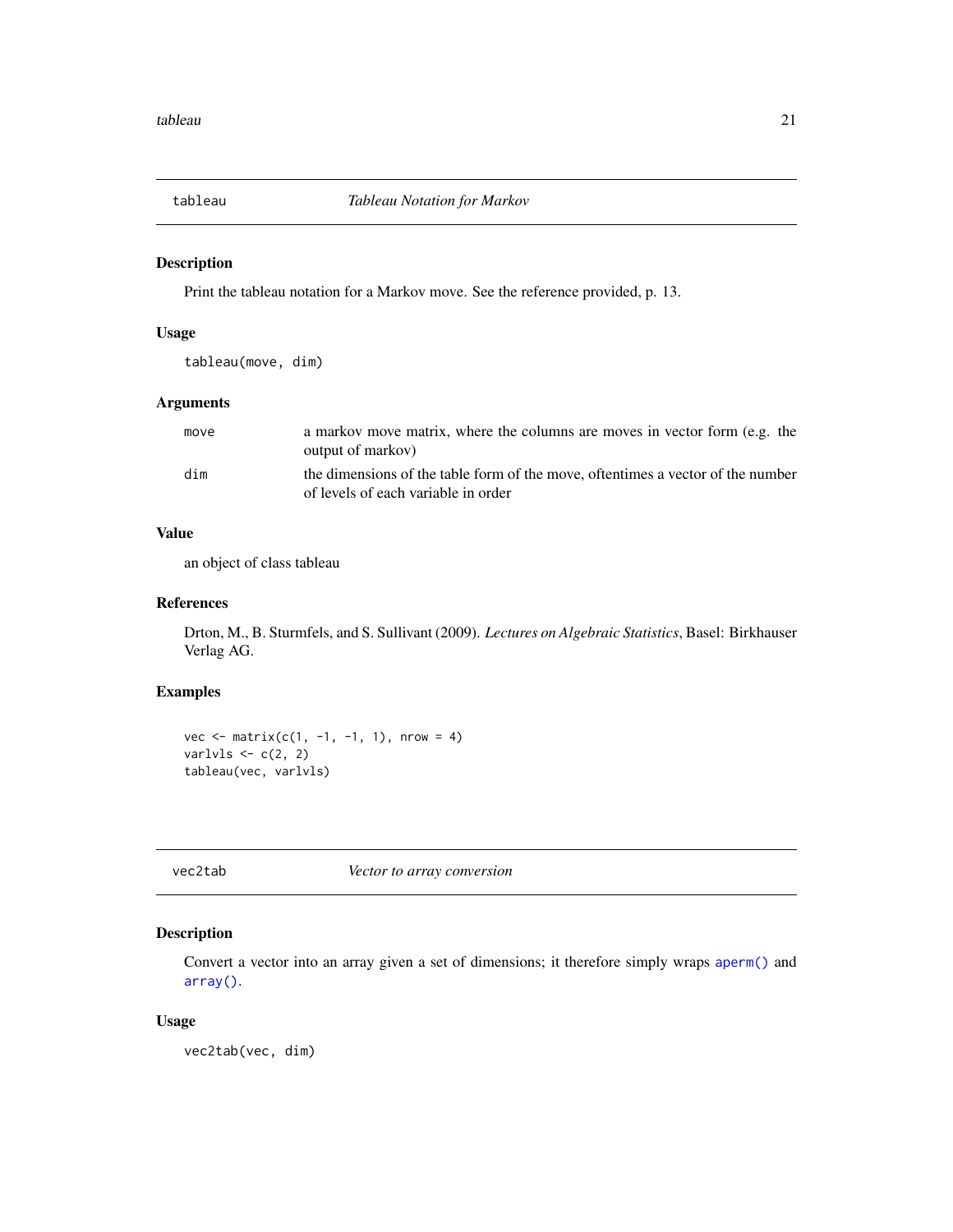<span id="page-21-0"></span>22 zoolver and the state of the state of the state of the state of the state of the state of the state of the state of the state of the state of the state of the state of the state of the state of the state of the state of

#### Arguments

| vec | A vector                                                                                               |
|-----|--------------------------------------------------------------------------------------------------------|
| dim | The desired array dimensions, oftentimes a vector of the number of levels of<br>each variable in order |

# Details

This function converts an array (or a multi-way contingency table) into a vector, using a consistent ordering of the cells. The ordering of the cells is lexicographical and cannot be specified by the user.

# Value

An array

# See Also

[tab2vec\(\)](#page-19-1), [aperm\(\)](#page-0-0), [array\(\)](#page-0-0)

# Examples

```
data(Titanic)
Titanic
tab2vec(Titanic)
vec2tab(tab2vec(Titanic), dim(Titanic))
vec2tab(tab2vec(Titanic), dim(Titanic)) == Titanic
all(vec2tab(tab2vec(Titanic), dim(Titanic)) == Titanic)
```
zsolve *Solve a linear system over the integers*

# Description

zsolve runs 4ti2's zsolve program to compute the configuration matrix A corresponding to graphical statistical models given by a simplicial complex and levels on the nodes.

#### Usage

```
zsolve(mat, rel, rhs, sign, lat, lb, ub, dir = tempdir(), quiet = TRUE,
  shell = FALSE, ...)
```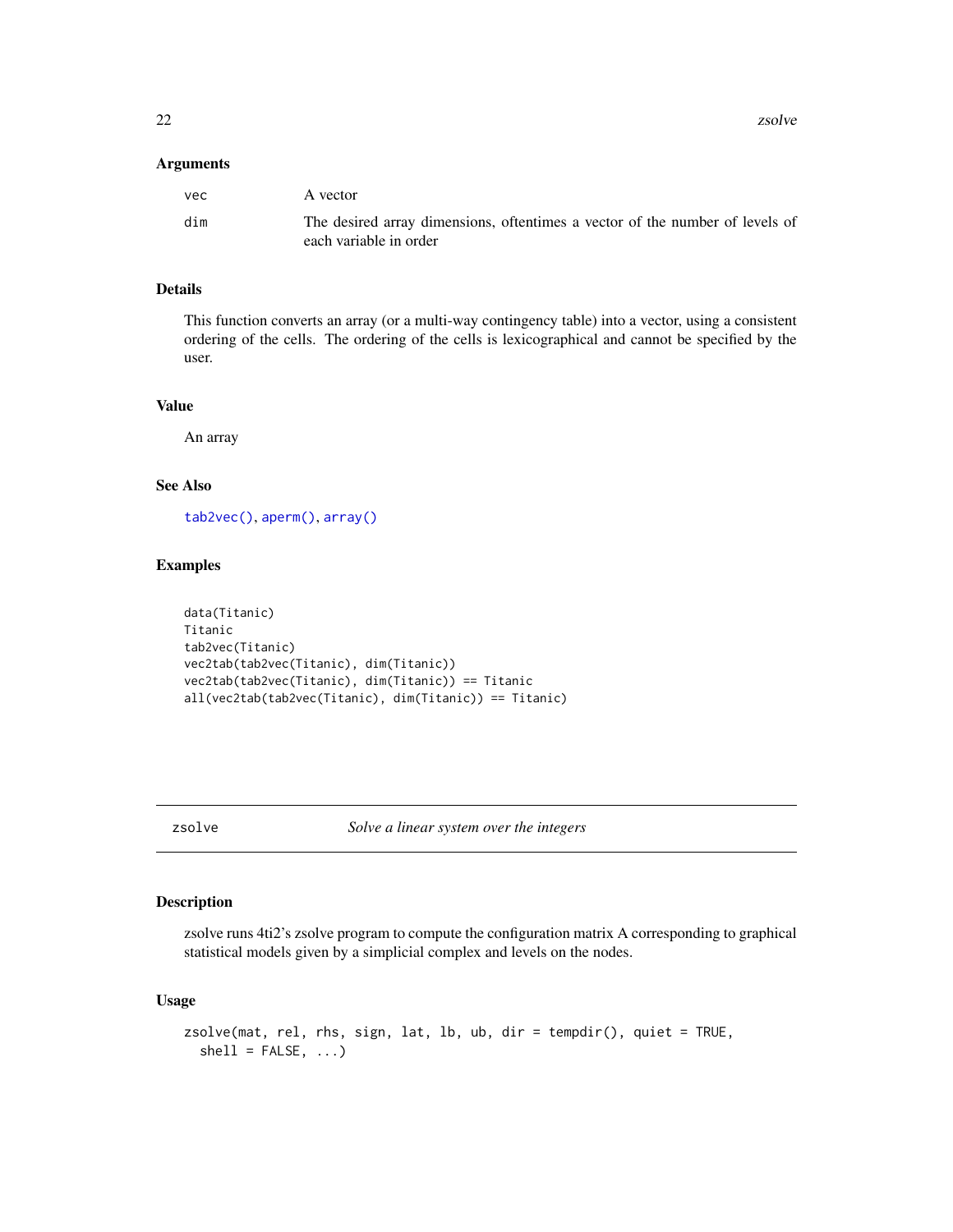#### zsolve 23

#### Arguments

| mat   | The A matrix (see the 4ti2 documentation or examples) |
|-------|-------------------------------------------------------|
| rel   | A vector of " $\lt$ " or " $\gt$ " relations          |
| rhs   | The right hand side b                                 |
| sign  | The signs of the individual                           |
| lat   | A lattice basis (instead of a matrix)                 |
| 1b    | Lower bounds on columns                               |
| ub    | Upper bounds on columns                               |
| dir   | Directory to place the files in, without an ending /  |
| quiet | If FALSE, messages the 4ti2 output                    |
| shell | Messages the shell code used to do the computation    |
|       | Additional arguments to pass to the function          |

# Value

The configuration matrix of the model provided

```
if (has_4ti2()) {
mat <- rbind(
  c( 1, -1),
  c(-3, 1),c( 1, 1)
)
rel <- c("<", "<", ">")
rhs <- c(2, 1, 1)
sign \leftarrow c(0, 1)zsolve(mat, rel, rhs, sign)
zsolve(mat, rel, rhs, sign, quiet = FALSE)
zsolve(mat, rel, rhs, sign, shell = TRUE)
zsolve(mat, rel, rhs, sign, p = "gmp", quiet = FALSE)
}
```